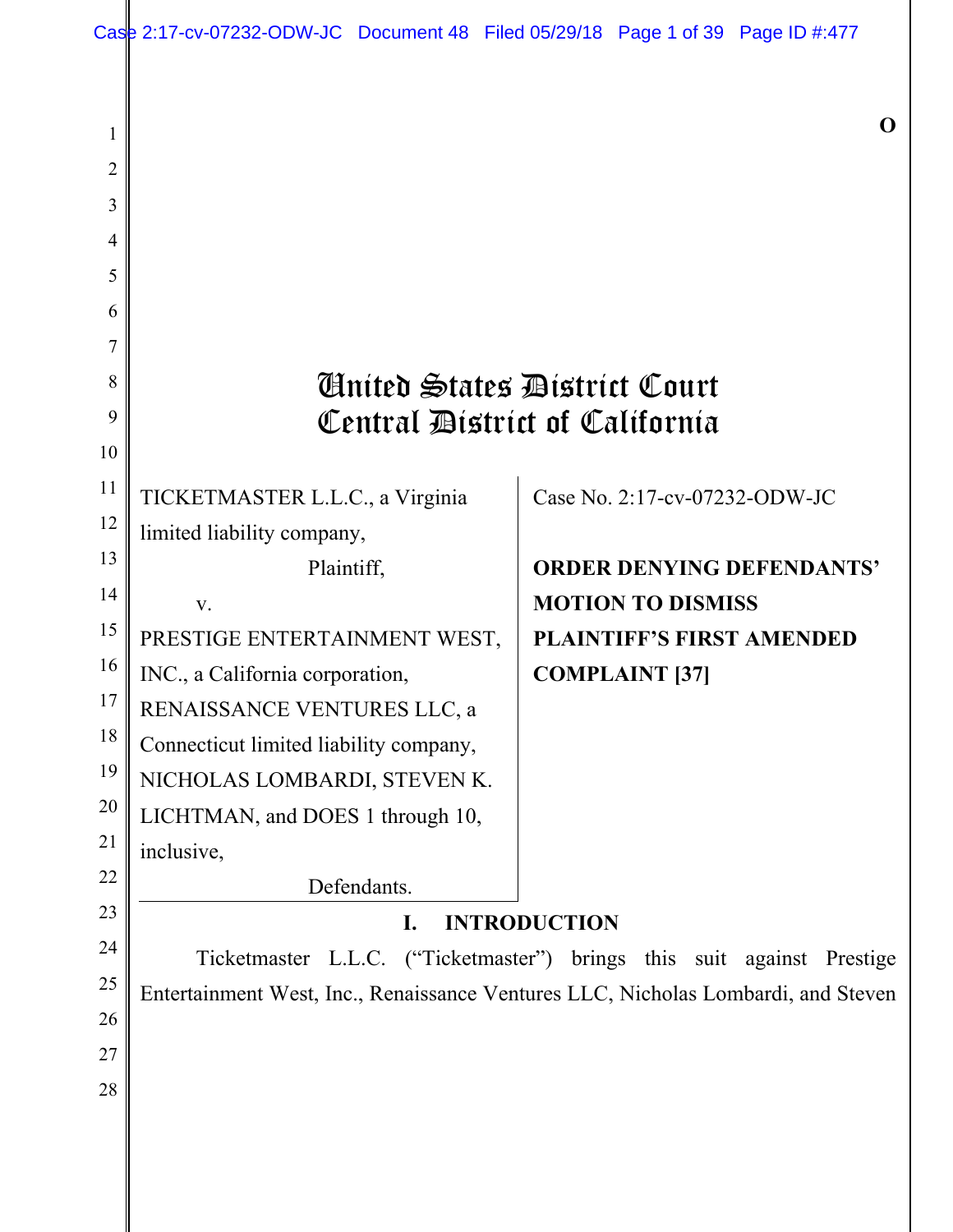1 2 3 4 5 6 7 8 9 10 11 K. Lichtman<sup>1</sup> (collectively, "Defendants"), alleging thirteen causes of action based on Defendants' use of automated programs generally known as bots, which navigate Ticketmaster's website and mobile app in order to purchase large quantities of tickets for resale at a profit. (*See generally* Compl., ECF No. 1.) Defendants moved to dismiss the Complaint, and the Court granted the motion in part with leave to amend. (ECF Nos. 24, 32.) Ticketmaster filed its First Amended Complaint on February 21, 2018. (First Am. Compl. ("FAC"), ECF No. 36.) Defendants now move to dismiss the First Amended Complaint in its entirety. (Mot. 1, ECF No. 37.) The parties submitted briefs in support of their positions, and the Court heard the parties' arguments on April 9, 2018 at 1:30 p.m. (Mot.; Opp'n, ECF No. 39; Reply, ECF No. 41; ECF No. 42.) For the foregoing reasons, the Court **DENIES** Defendants' Motion to Dismiss.

12 13

# **II. BACKGROUND**

## **A. Factual Background**

14 15 16 17 18 19 Ticketmaster sells tickets for live entertainment events to the general public on behalf of its clients through its website, mobile app, and telephone call centers. (FAC ¶ 17.) Consumer demand for tickets to a given event often exceeds the supply available through Ticketmaster. (FAC  $\parallel$  18.) This results in intense competition among consumers, who try to purchase tickets the moment that the tickets become available for sale on Ticketmaster's website and mobile app. (FAC ¶ 18.)

20 21 22 23 24 25 Ticketmaster has employed various measures in an effort to ensure a fair and equitable ticket purchasing process for its consumers. (FAC ¶ 19.) For instance, Ticketmaster requires each user to create a password-protected account before the user can purchase a ticket. (FAC ¶ 42.) This allows Ticketmaster to better regulate ticket sales, and it also functions as a form of password protection against unauthorized access to the Ticketmaster platform. (FAC ¶ 42.) Ticketmaster also limits the number of

26

 $\overline{a}$ 

<sup>27</sup> 28 <sup>1</sup>Ticketmaster's original Complaint also listed Prestige Entertainment, Inc. as a defendant, but Ticketmaster voluntarily dismissed this Defendant before filing its First Amended Complaint. (Compl. 1; Not. Dismissal, ECF No. 35.)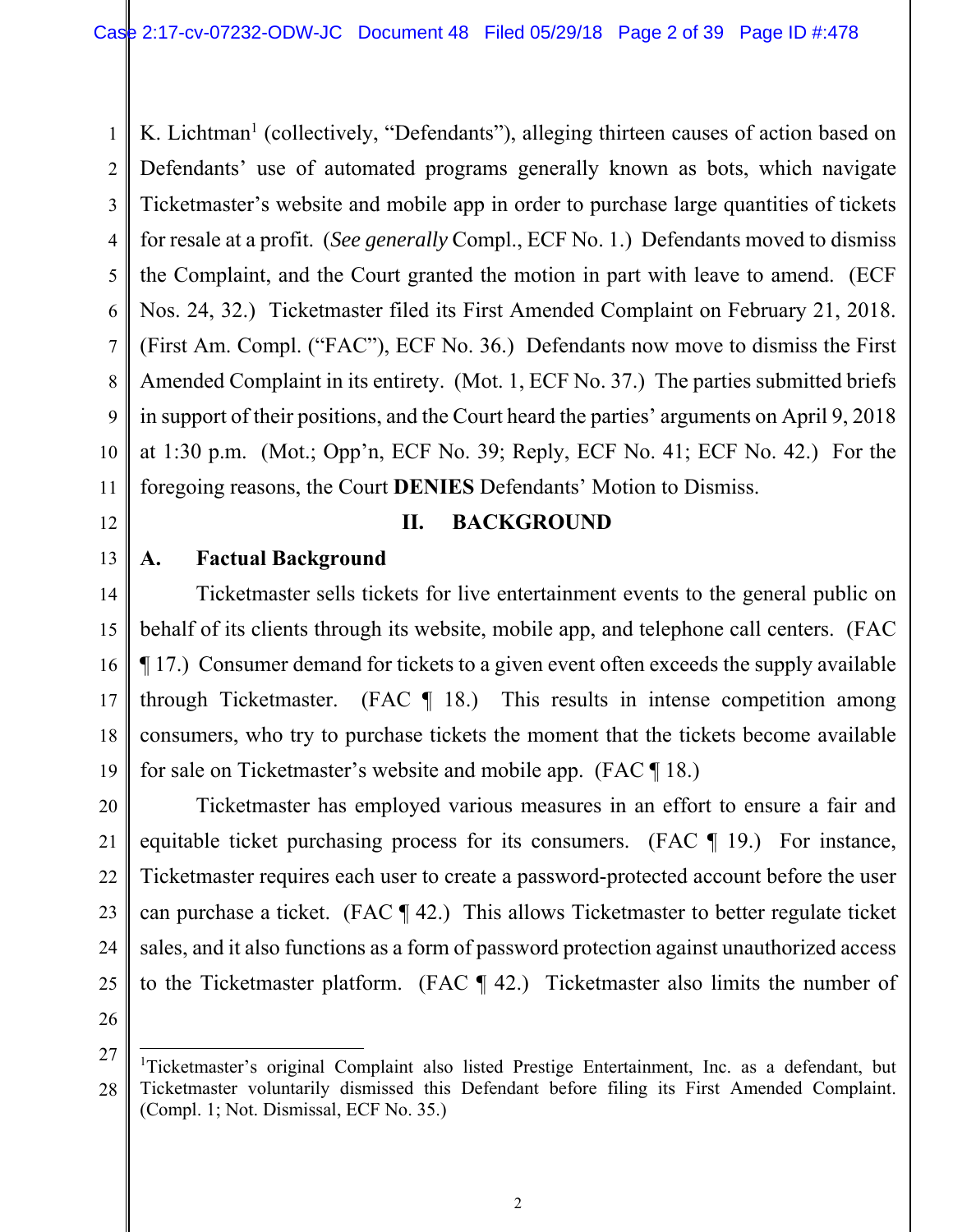1

2

12

13

14

15

16

17

18

19

20

21

22

tickets that may be purchased in a single transaction and regulates the speed with which users may refresh their requests to search for, reserve, and purchase tickets. (FAC ¶ 19.)

3 4 5 6 7 8 9 10 11 Defendants are an enterprise that seeks to profit off the intense competition for tickets that Ticketmaster's platforms engender. They do this by purchasing large quantities of tickets from Ticketmaster and selling them at a markup on StubHub.com and other ticket resale sites. (FAC ¶ 47.) In order to gain an unfair advantage in searching for and buying these tickets, Defendants have employed robots, programs, and other automated devices, generally known and referred to herein as "bots." (FAC ¶¶ 3, 5.) These bots inundate Ticketmaster's website and mobile app with page requests and ticket reserve requests at a far higher rate than would be possible for a human alone. (FAC ¶¶ 3, 5.)

In an effort to put a stop to bots Ticketmaster has employed several countermeasures, including:

- CAPTCHA, a security program whose purpose is to distinguish between human users and bots by requiring the purchaser to retype a series of random, partially obscured characters, a task designed to be impossible for a bot to accomplish (FAC ¶ 20);
- Splunk and other commercial data compilation and analysis services, which help Ticketmaster analyze its sales data and detect patterns that indicate that tickets have been purchased by bots (FAC ¶ 21);
	- Over Ticket Limit, a proprietary feature created to automatically block, in real time, the purchase of tickets that appear to be coming from bots (FAC ¶ 22).

23 24 25 26 Despite Ticketmaster's efforts, Defendants have found ways to circumvent these countermeasures by using, among other things, colocation facilities with high speed bandwidth, random number and letter generators, cookie trading, and CAPTCHA farms. (FAC ¶¶ 43–44, 47, 51, 52.)

27 28 Defendants' enterprise seems to have achieved its goals. Defendants used their bots to acquire tens of thousands of tickets for the New York stage play *Hamilton*, often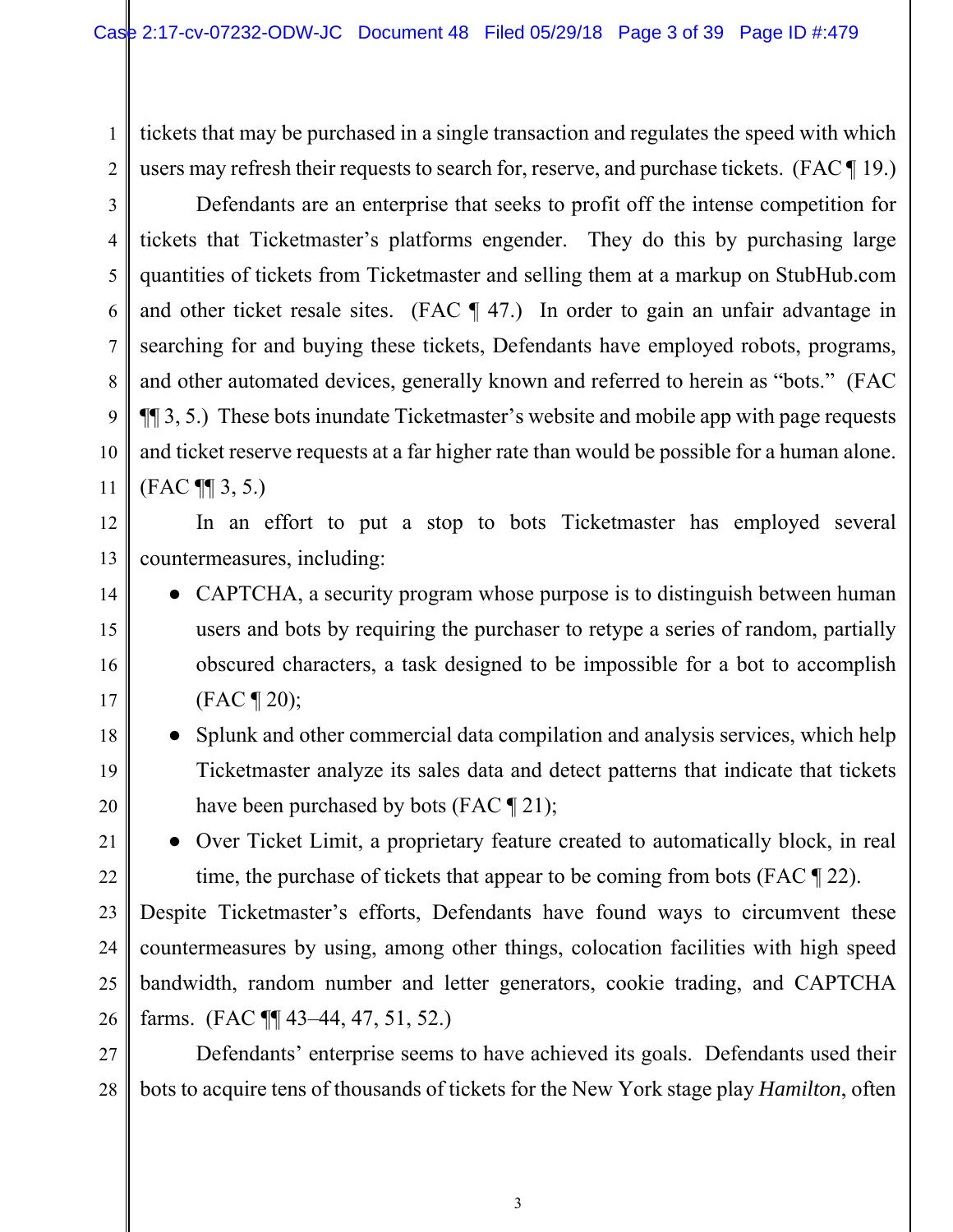1 2 3 4 5 6 7 purchasing thirty to forty percent of the entire amount of tickets available for a given performance. (FAC ¶ 5.) Defendants' bots also procured a majority of tickets available through Ticketmaster to the high-profile Mayweather v. Pacquiao boxing match in Las Vegas in 2015. (FAC ¶ 5.) In total, Ticketmaster estimates that between January 2015 and September 2016, Defendants generated 9,047 dummy user accounts and 313,528 ticket orders, sending a total of six million requests to the Ticketmaster website and mobile app. (FAC ¶¶ 42, 51, 58.)

8 9 10 11 12 13 14 15 Use of Ticketmaster's website is governed by its Terms of Use. (FAC  $\P$  24.) Users must agree to the Terms of Use before they can view and use Ticketmaster's platforms, and both the website and mobile app repeatedly remind users that the Terms of Use govern the use of Ticketmaster's services. (FAC ¶¶ 25, 27.) The Terms of Use grant users a "limited, conditional no-cost, non-exclusive, non-transferable, non-sublicensable license to view Ticketmaster's site to purchase tickets as permitted by these Terms for non-commercial purposes only if" the user agrees not to conduct certain activities. (FAC ¶ 30.) These activities include:

> • using "any robot . . . or any other . . . device, tool, or process to retrieve, index, data mine, or in any way reproduce or circumvent the navigational structure or presentation of the Content or the Site, including with respect to any CAPTCHA displayed on the site,"

16

17

18

19

20

21

22

23

24

25

26

27

- using any "automated software or computer system to search for, reserve, buy, or otherwise obtain tickets,"
- accessing, reloading, or refreshing transactional event or ticketing pages, or making any other request to transactional servers, more than once during any three-second interval,
- requesting "more than 1,000 pages of the Site in any 24-hour period, whether alone or with a group of individuals;" and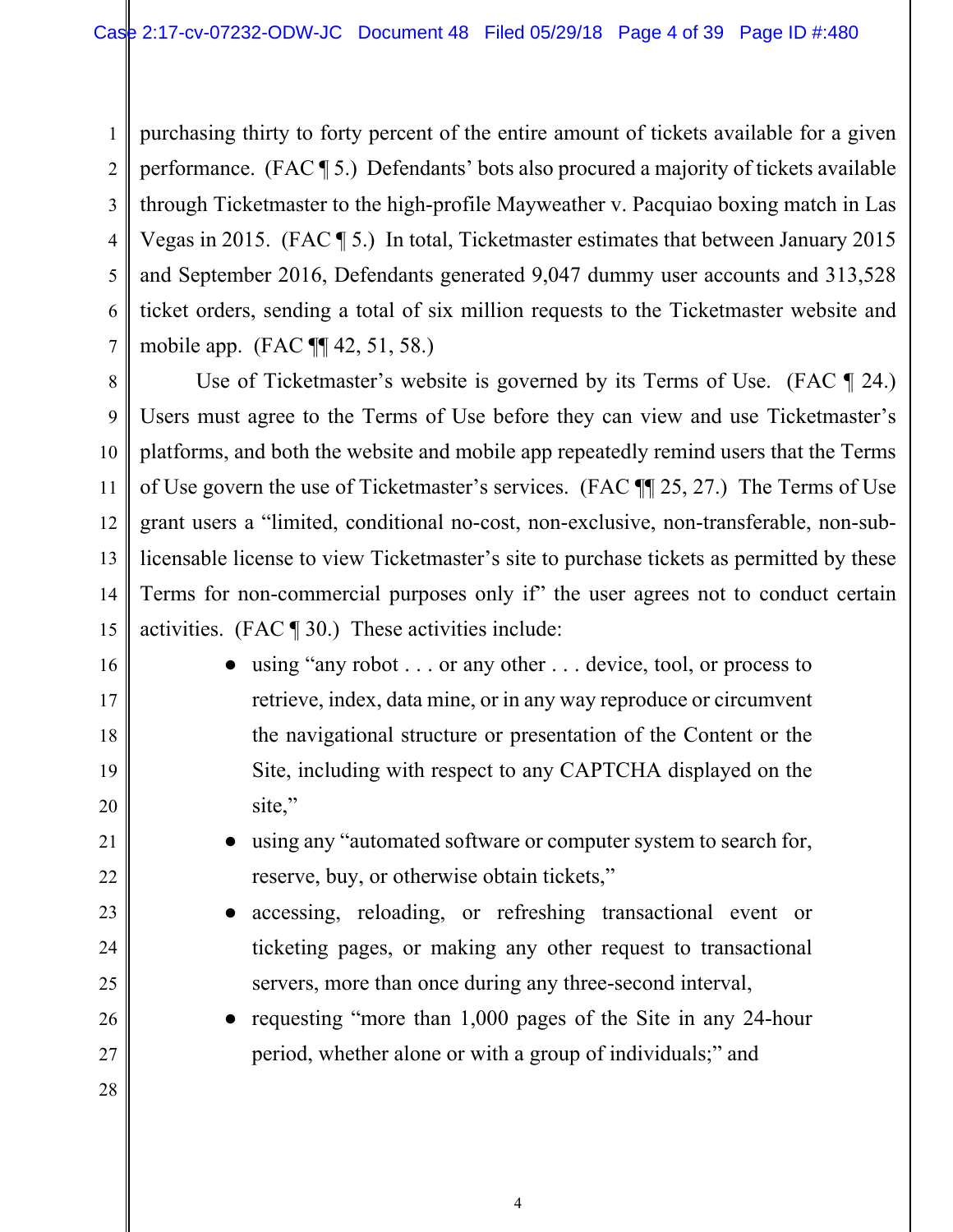2

3

4

5

6

7

8

9

10

11

1

● reproducing, modifying, displaying, publicly performing, distributing, or creating derivative works of the Site or its Content.

(FAC ¶ 30.)

 Ticketmaster owns registered copyrights in its website and mobile app. (FAC ¶ 28.) According to the express language in the Terms of Use, any of the above activities constitutes copyright, patent, and trademark infringement, because engaging in any prohibited activity revokes the user's permission to use the Ticketmaster website and mobile app. (FAC, Ex. A at 56.) Continued use of the Ticketmaster website without permission to do so, says the Terms of Use, constitutes infringement. (FAC  $\P$  32.)

12 13 14 15 16 17 18 19 20 Ticketmaster diligently attempts to identify and stop the users of bots, but Defendants' sophisticated techniques have hindered Ticketmaster's ability to do so. (FAC ¶ 58.) After tracing the bot-related ticket purchases for the Mayweather-Pacquiao boxing match to Renaissance, Ticketmaster sent a cease-and-desist letter (the "Letter") in May 2015 addressed to Nicholas Lombardi describing some of the evidence Ticketmaster had uncovered that linked him, his colleagues, and their companies to the improper ticket purchases. (FAC ¶ 59, Ex. E.) The Letter demanded that Defendants "cease and desist from any further violations of Ticketmaster's rights." (FAC ¶ 59, Ex. E at 72.)

21 22 23 24 25 26 27 28 Lombardi acknowledged receiving the Letter, but Defendants continued their enterprise. (FAC ¶ 60.) On October 2, 2017, Ticketmaster initiated this lawsuit against Defendants and several Doe Defendants. Does 7 and 8 are the computer programmers and developers that created, marketed, and provided the named Defendants with the bots, and they are referred to herein as the Bot Developers. (FAC ¶ 6.) Does 9 and 10 are those entities who assisted and conspired with Prestige West by purchasing the improperly procured tickets from Defendants for later resale. (FAC ¶ 7.) These Doe defendants are referred to herein as the Additional Purchasers.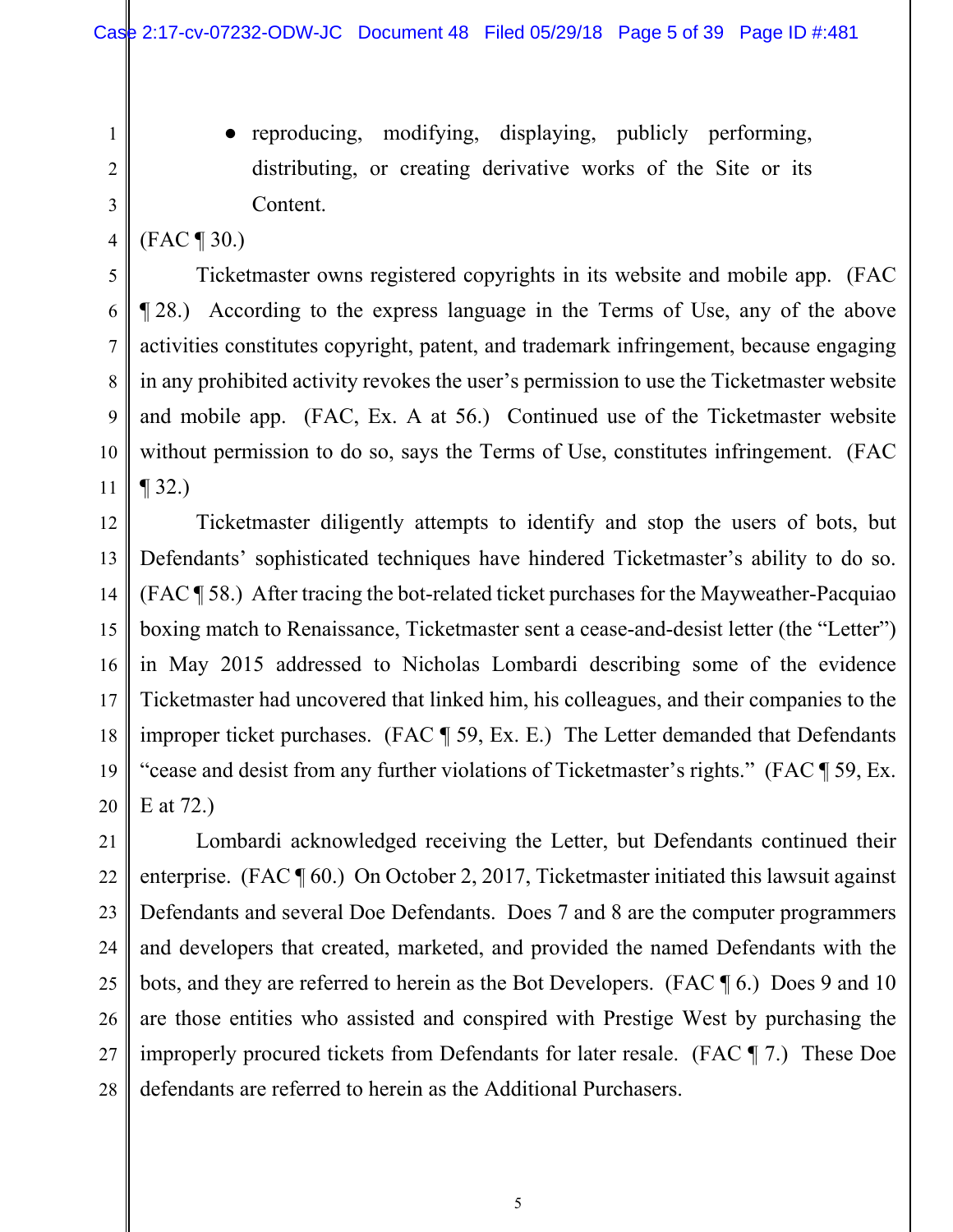## **B. Procedural History**

1

2 3 4 5 6 7 8 9 10 In its initial Complaint, Ticketmaster brought claims for: (1) breach of contract; (2) copyright infringement in violation of 17 U.S.C. § 101 *et seq.*; (3) violation of the Digital Millennium Copyright Act ("DMCA"), 17 U.S.C. § 1201 *et seq.*; (4) fraud; (5) aiding and abetting fraud; (6) inducing breach of contract; (7) intentional interference with contractual relations; (8) violation of the Computer Fraud and Abuse Act ("CFAA"), 18 U.S.C. § 1030 *et seq.*; (9) violation of the California Computer Data Access and Fraud Act ("CDAFA"), California Penal Code section 502 *et seq.*; and (10) violation of the New York Anti-Scalping Law, New York Arts and Cultural Affairs Law section 25.01 *et seq*.

11 12 13 14 15 16 17 18 19 After Ticketmaster filed its Complaint, Defendants moved to dismiss seven of Ticketmaster's ten claims. (ECF No. 24.) The Court granted Defendants' motion in part, dismissing the copyright infringement claim, the CFAA claim, and the California CDAFA claim. (Order Mot. Dismiss ("Order") 9, 14, ECF No. 32.) Dismissal was granted with leave to amend, except to the extent that the copyright infringement claim was based on Defendants' excess of the limitations on page refreshes and ticket requests imposed by the Terms of Use. (Order 9.) The Court also denied Defendants' motion in part, finding that Ticketmaster's initial Complaint stated a claim with respect to the Digital Millennium Copyright Act, breach of contract, and fraud. (Order 11, 16, 18.)

20 21 22 23 24 Ticketmaster's First Amended Complaint asserts a new theory of copyright infringement, and adds new allegations regarding the CFAA and CDAFA claims. (*See* FAC ¶¶ 94–104; 160–165; 166–178.) On March 7, 2018, Defendants moved to dismiss the First Amended Complaint pursuant to Federal Rule of Civil Procedure 12(b)(6). (Mot. 1.)

# 25

**III. LEGAL STANDARD** 

26 27 28 A motion to dismiss under Federal Rule of Civil Procedure 12(b)(6) "tests the sufficiency of a claim." *Navarro v. Block*, 250 F.3d 729, 732 (9th Cir. 2001). Dismissal is appropriate when a complaint "lacks a cognizable legal theory or sufficient facts to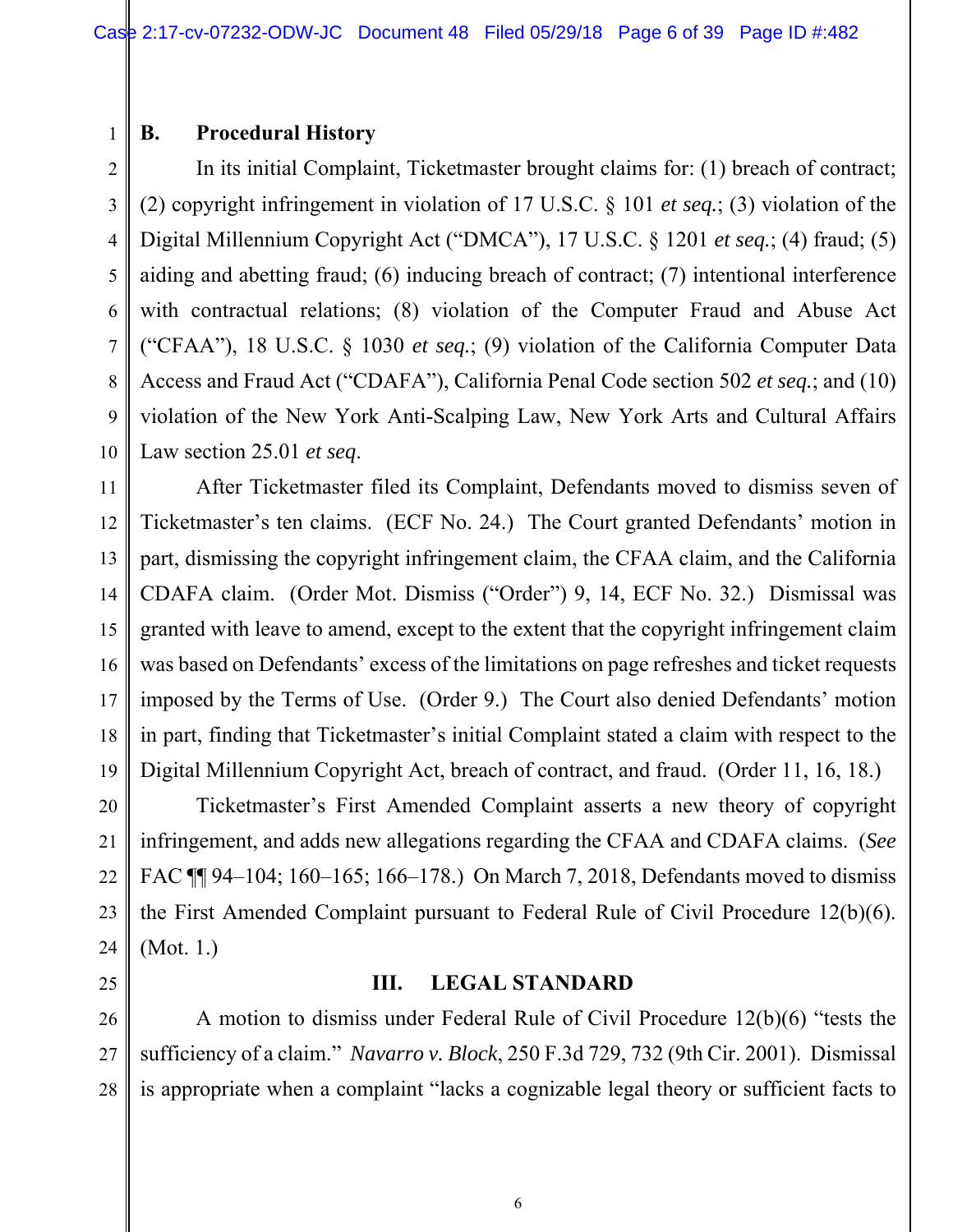2 support a cognizable legal theory." *Mendiondo v. Centinela Hosp. Med. Ctr.*, 521 F.3d 1097, 1104 (9th Cir. 2008).

3

1

4 5 6 7 8 9 10 11 12 13 14 15 In ruling on a motion to dismiss under Rule 12(b)(6), the Court assumes all factual allegations in the complaint to be true, viewing those allegations in the light most favorable to the nonmoving party. *Thompson v. Davis*, 295 F.3d 890, 895 (9th Cir. 2002); *Cahill v. Liberty Mut. Ins. Co.*, 80 F.3d 336, 337–38 (9th Cir. 1996). While a plaintiff need not give "detailed factual allegations," the plaintiff must plead sufficient facts that, if true, "raise a right to relief above the speculative level." *Bell Atlantic Corp. v. Twombly*, 550 U.S. 544, 555 (2007). Moreover, a court need not "accept as true allegations that are merely conclusory, unwarranted deductions of fact, or unreasonable inferences." *Sprewell v. Golden State Warriors*, 266 F.3d 979, 988 (9th Cir. 2001). Ultimately, "[t]he claim must be sufficiently plausible that 'it is not unfair to require the opposing party to be subjected to the expense of discovery and continued litigation.'" *Mora v. U.S. Bank*, No. CV 15–02436 DDP (AJWx), 2015 WL 4537218, at \*2 (C.D. Cal July 27, 2015) (quoting *Starr v. Baca*, 652 F.3d 1202, 1216 (9th Cir. 2011)).

16

#### **IV. DISCUSSION**

17 18 19 20 21 22 23 24 Defendants argue that Ticketmaster has failed to state a claim with respect to copyright infringement, the DMCA, the CFAA, and the California CDAFA. (Mot. 1.) Defendants argue that the Court lacks subject matter jurisdiction over the remaining claims. (Mot. 1.) They also argue that the Court should dismiss the Doe defendants because Ticketmaster has failed to timely serve them. (Mot. 4.) The Court first addresses Defendants' Motion to Dismiss the Doe defendants, because some of Ticketmaster's claims against Defendants rest on the viability of its claims against the Doe defendants.

25

## **A. Doe Defendants**

26 27 28 As discussed in further detail below, Ticketmaster's claim for secondary copyright infringement against the moving Defendants rests on their direct infringement claim against Doe defendants 7 and 8. Defendants argue that such Doe pleading is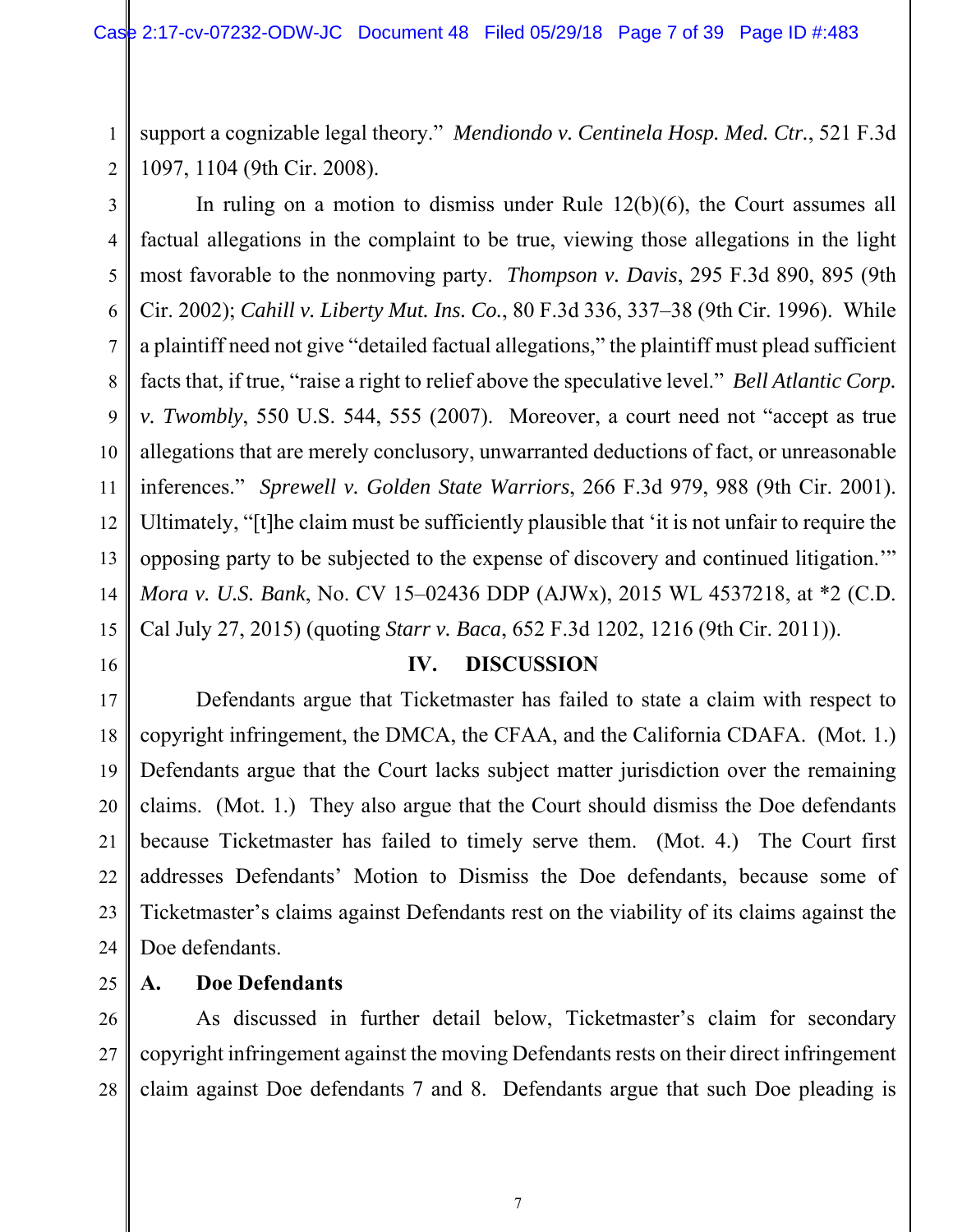1 2 3 4 improper, and that the Court should dismiss these Doe defendants because Ticketmaster has failed to identify or serve them. (Mot. 4.) Defendants seek dismissal of the Doe defendants pursuant to Rule 4(m), governing dismissal of unserved defendants, and not under 12(b)(6) for failure to state a claim. (Mot. 4;) s*ee also* Fed. R. Civ. P. 4(m).

5 6 7 8 9 10 12 Defendants cite *Buckheit v. Dennis*, 713 F. Supp. 2d 910, 918 n.4 (N.D. Cal. 2010), for the observation that "[g]enerally, 'Doe' pleading is improper in federal court." Although there is no provision in the Federal Rules permitting the use of fictitious defendants, *Fifty Associates v. Prudential Ins. Co.*, 446 F.2d 1187, 1191 (9th Cir. 1970), there is a provision in the Local Rules of the Central District of California allowing the practice of pleading up to 10 Doe defendants without the need for the leave of the Court. C.D. Cal. L.R. 19-1. This alone shows that, at least in some circumstances in the Central District of California, Doe pleading is proper.

11

13 14 15 16 17 Here, although Doe defendants 7 and 8 are fictitiously named, they are anything but fictitious. Does 7 and 8 are the individuals or entities who assisted Defendants in creating and developing the bots, and the very fact that the bots exist is proof that Does 7 and 8 exist as well. Ticketmaster has identified with specificity the roles that Does 7–8 and Does 9–10 played in the alleged enterprise. (FAC ¶¶ 6–7.)

18 19 20 21 22 23 24 25 26 27 28 When the identity of alleged defendants will not be known prior to the filing of a complaint, "the plaintiff should be given an opportunity through discovery to identify the unknown defendants, unless it is clear that discovery would not uncover the identities, or that the complaint would be dismissed on other grounds." *Gillespie v. Civiletti*, 629 F.2d 637, 642 (9th Cir. 1980). Doe pleading is therefore particularly appropriate when, as here, the viability of a claim against a known party depends on the actions of a party whose identity is unknown at the time of the pleading. As discussed below, Ticketmaster's copyright claim against the moving Defendants depends on direct infringement by Does 7 and 8, whose identities Ticketmaster does not yet know. Ticketmaster's lack of information prevents it from identifying the Bot Developers and the Additional Purchasers, but, as discussed below in greater detail, it knows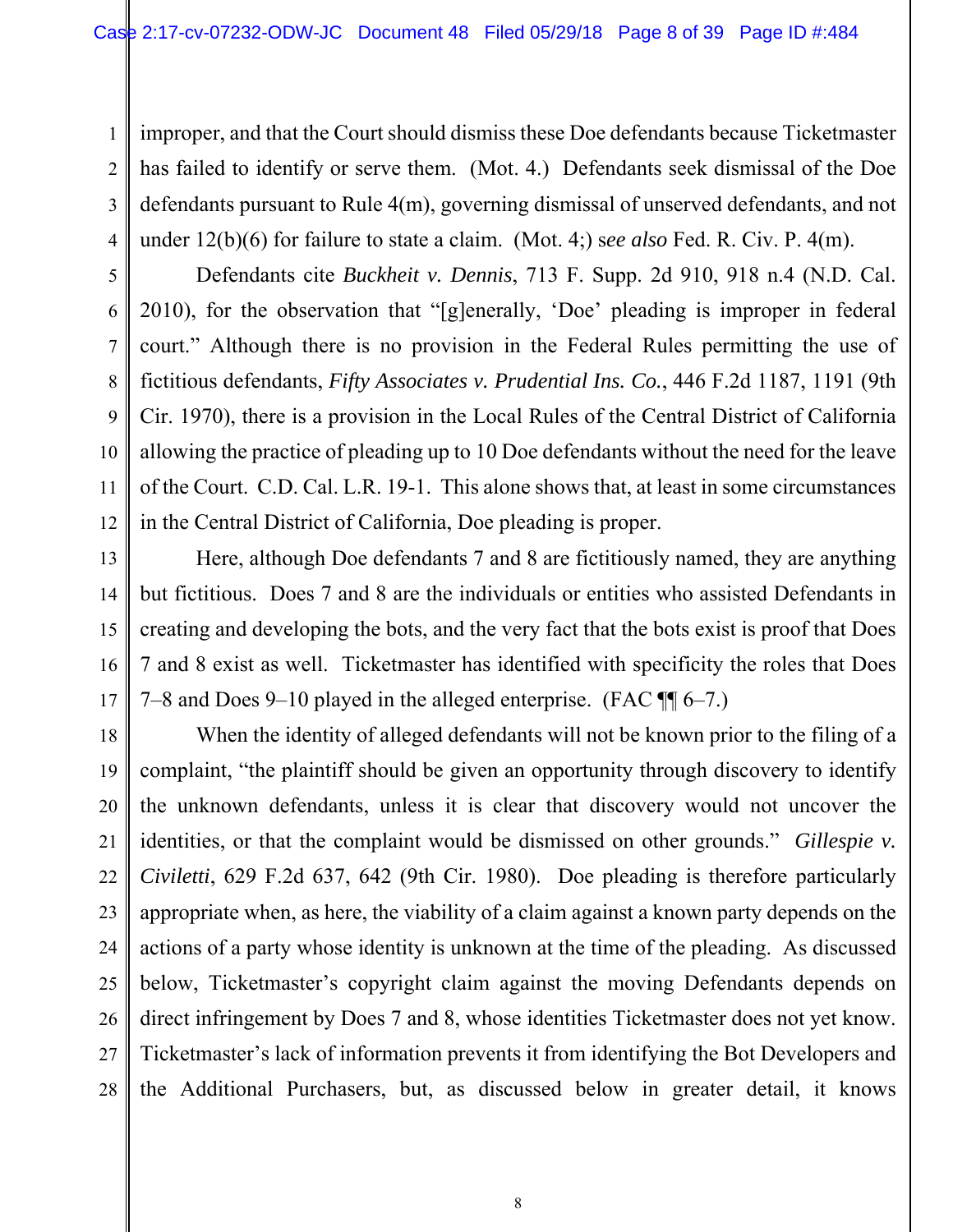1 2 3 4 5 6 circumstantially that these individuals or entities must exist, so it impleads them as Doe defendants. This is perfectly acceptable. There is a reasonable probability that Ticketmaster, by propounding discovery with tools such as interrogatories and requests for inspection of electronically stored information, will succeed at uncovering the identities of the Bot Developers and the Additional Purchasers. The Court will give Ticketmaster the opportunity to do so.

Defendants maintain that Federal Rule of Civil Procedure 4(m) requires a court to dismiss a defendant who has not been served within 90 days after the Complaint was filed. Fed. R. Civ. P. 4(m). However, according to that same rule, "if the plaintiff shows good cause for the failure, the court must extend the time for service for an appropriate period." *Id.*

12 13 14 15 16 17 18 19 20 21 22 Good cause exists in this case to allow Ticketmaster additional time to serve the unidentified Defendants. The Court has yet to enter a scheduling order in this case or set a deadline for moving for leave to amend the pleadings. Moreover, as the Ninth Circuit in *Gillespie* implicitly recognized, an information deficit, where discovery would correct that deficit, is good cause to allow a plaintiff an extended period of time to identify and serve unknown defendants. 629 F.2d at 642. Such a deficit exists here, and the fact that Ticketmaster has indicated that it is ready to name one of the Doe defendant Bot Developers supports the conclusion that further discovery will allow Ticketmaster to identify the remaining Doe defendants. (Opp'n 23.) Ticketmaster has shown good cause, and the Court **DENIES** Defendants' motion to dismiss the Doe defendants from this case pursuant to Federal Rule of Civil Procedure 4(m).

23

7

8

9

10

11

# **B. Copyright Infringement**

24 25 26 27 28 Defendants move to dismiss Ticketmaster's secondary copyright infringement claim against Prestige West, Renaissance, and the Additional Purchasers. (FAC ¶¶ 94– 99.) To establish secondary infringement, Ticketmaster must first allege direct infringement of its copyright. *MDY Indus., LLC v. Blizzard Entm't, Inc.*, 629 F.3d 928, 937 (9th Cir. 2010). Ticketmaster alleges that Doe defendants 7 and 8, the entities that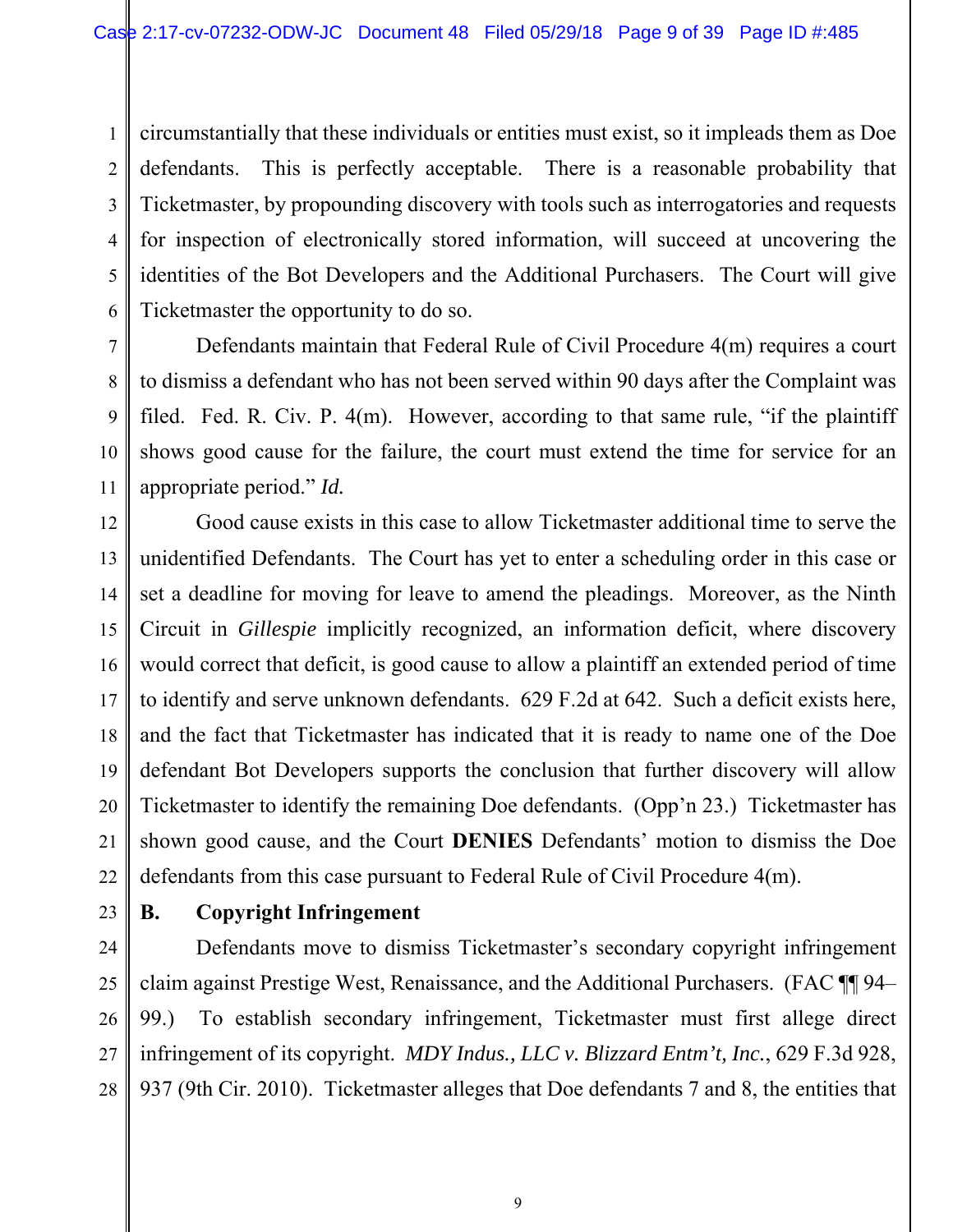1 2 3 4 5 6 7 assisted the named Defendants by creating, marketing, and providing bots, are the direct infringers in this case. (FAC ¶¶ 100–04.) Although Defendants do not move to dismiss the claim against the Bot Developers, the Court analyzes Ticketmaster's claim against the Bot Developers under the same standard as that used in a motion to dismiss pursuant to Federal Rule of Civil Procedure 12(b)(6), because the sufficiency of Ticketmaster's claim for secondary infringement depends on the sufficiency of Ticketmaster's claim for direct infringement.

8 9 10 11 12 13 14 15 16 17 "'Anyone who violates any of the exclusive rights of the copyright owner,' that is, anyone who trespasses into his exclusive domain by using or authorizing the use of the copyrighted work in one of the five ways set forth in the statute, 'is an infringer of the copyright.'" *Sony Corp. of Am. v. Universal City Studios, Inc.*, 464 U.S. 417, 433 (1984) (quoting 17 U.S.C.  $\delta$  501(a)). Thus, to state a claim for direct infringement, Ticketmaster must show (1) that it owns a valid copyright in the allegedly infringed material and (2) that Doe defendants 7 and 8, the Bot Developers, violated at least one exclusive right granted to copyright holders under 17 U.S.C. § 106. *See A & M Records, Inc. v. Napster, Inc.*, 239 F.3d 1004, 1013 (9th Cir. 2001). These rights include the exclusive right to reproduce the copyrighted work. 17 U.S.C. § 106(1).

18 19 20 21 22 23 However, one who reproduces the work of another is not an infringer of the copyright if the copyright holder has granted authorization to reproduce. *See Sony Corp.*, 464 U.S. at 433. Specifically, a valid license is an affirmative defense to a claim of copyright infringement, so long as the licensee has not exceeded the scope of the license granted by the copyright holder. *See LGS Architects, Inc. v. Concordia Homes of Nev.*, 434 F.3d 1150, 1156 (9th Cir. 2006).

24

# *1. Protectability of Website*

25 26 27 28 Ticketmaster alleges that the Bot Developers, in the course of developing the bots later used by Defendants to purchase tickets, downloaded, recorded, and stored on their computer systems for extended periods of time the pages and code associated with Ticketmaster's website and mobile app. (FAC ¶ 66.) A threshold issue is whether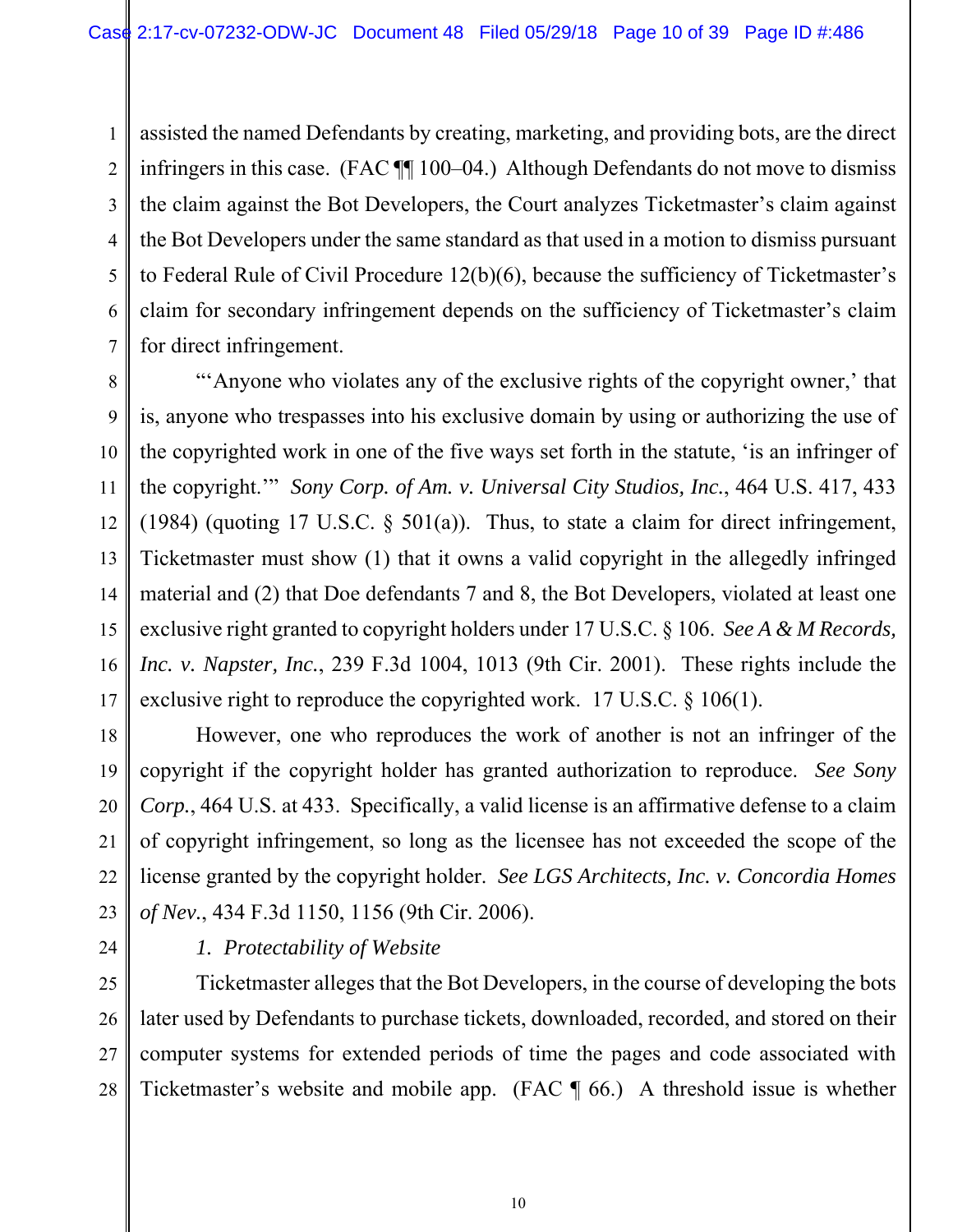1 2 3 4 5 6 United States copyright law provides copyright protection to the pages and code that the Bot Developers allegedly copied. *See SOFA Entm't, Inc. v. Dodger Prods., Inc.*, 709 F.3d 1273, 1279 (9th Cir. 2013) ("Copyright only attaches to an original work fixed in a tangible medium of expression, never in the underlying ideas or facts."). Defendants argue that websites are not subject to copyright protection, but this argument is without merit. (Mot. 8.)

7 8 9 10 11 12 13 14 15 16 17 18 19 20 21 22 Copyright law protects "original works of authorship," 17 U.S.C. §§ 101–103, and the typical commercial website readily qualifies for copyright protection under this standard. *See Ticketmaster L.L.C. v. RMG Technologies, Inc.*, 507 F. Supp. 2d 1096, 1104 ("A website may constitute a work of authorship fixed in a tangible medium of expression . . . .") (quoting *Integrative Nutrition, Inc. v. Academy of Healing Nutrition*, 476 F. Supp. 2d 291, 296 (S.D.N.Y. 2007)). In *Integrative Nutrition*, the Southern District of New York recognized that "[c]opyright protection for a website may extend to both the screen displays and the computer code for the website." 476 F. Supp. 2d at 296. The Ninth Circuit has recognized in an analogous context that computer software contains three distinct layers of content: literal elements, individual non-literal elements, and dynamic non-literal elements. *See MDY Indus.*, 629 F.3d at 952–54. All three are works of authorship that can merit copyright protection. *Id.* This three-tiered approach works equally well with respect to websites, because the only functional difference between software and websites is that the underlying code for the former is stored on the user's local system whereas the underlying code for the latter is stored on a remote server.

23 24 25

26 First, both websites and software are comprised of literal elements. The *MDY* court defined literal elements as the "source code stored on players' hard drives," 629 F.3d at 952, which, in the context of websites, is the "computer code for the website," *Integrative Nutrition*, 476 F. Supp. 2d at 296.

27 28 Websites also contain individual non-literal elements and dynamic non-literal elements, which the *Integrative Nutrition* court described as the "screen displays" of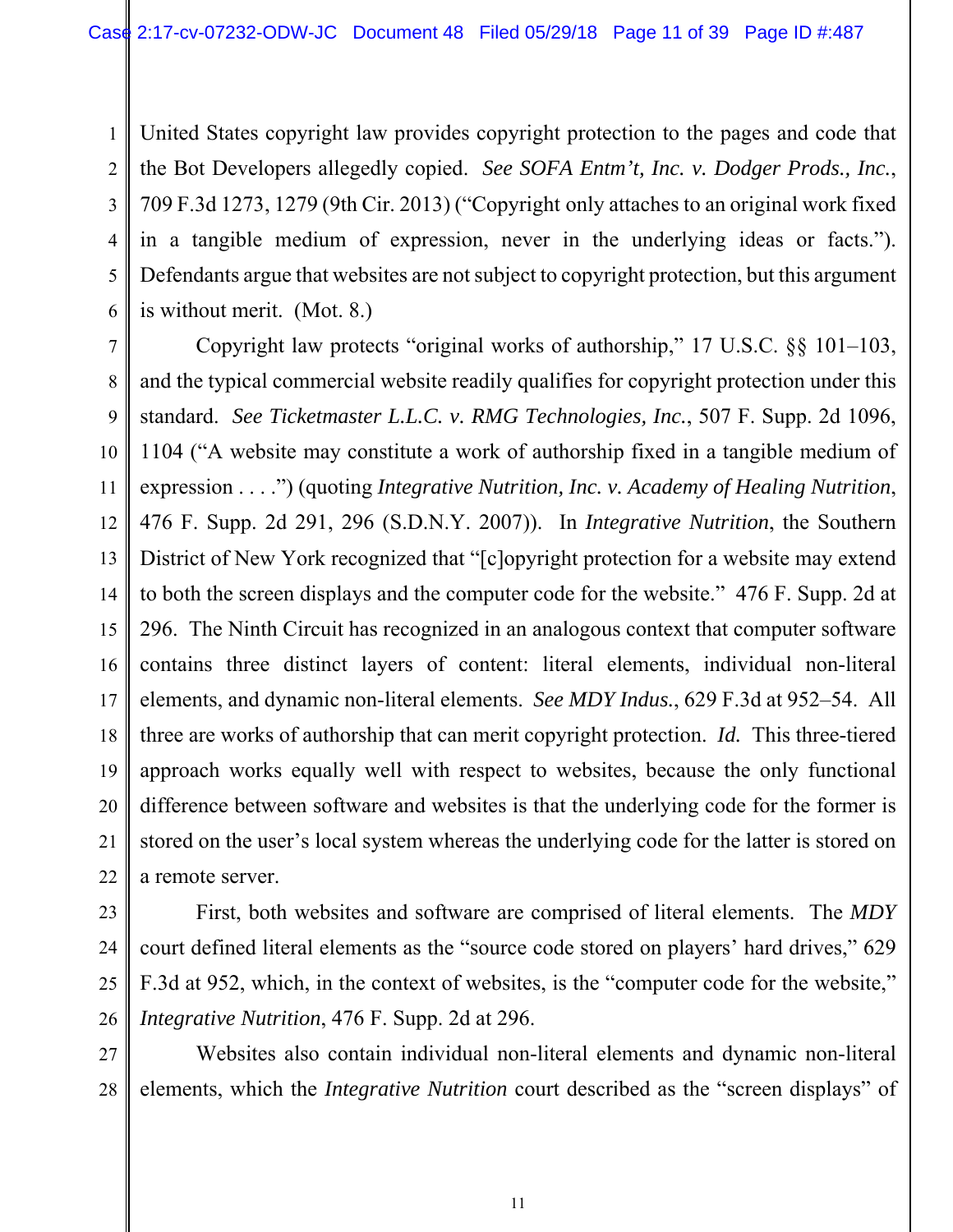1 2 3 4 5 6 7 8 9 10 11 12 13 14 15 16 the site. *Id.* A website's individual non-literal elements are the individual audiovisual components of the website, including the website's logos, images, fonts, videos and sound effects. *Accord MDY*, 629 F.3d at 952 (describing a video game's individual non-literal elements as the "discrete visual and audible components of the game, such as a visual image of a monster or its audible roar"). A website's dynamic non-literal elements include the experience of the website as presented to the individual user. *Accord id.* (describing a video game's dynamic non-literal elements as the "real-time experience of traveling through different worlds, hearing their sounds, viewing their structures, encountering their inhabitants and monsters, and encountering other players"). Nearly all modern websites contain dynamic non-literal elements because nearly all websites are interactive. The user's experience of the website is "dynamic" in that the site responds to the user's input by generating a unique presentation of content and information for each user. For example, on social media websites, the user's content feed is a dynamic non-literal element because it is a collection of content and information generated uniquely and specifically for that user based on the user's past interactions with the social media platform.

17 18 19 20 21 22 23 24 25 26 27 28 The terms "pages" and "code" in Ticketmaster's First Amended Complaint refer, at the very least, to the literal, code-level elements of the Ticketmaster website and mobile app. (FAC ¶ 66.) "Pages" and "code" may also refer to additional non-literal elements, depending on exactly what the Bot Developers downloaded and stored. Each of these elements is a work of authorship, which gets copyright protection, as long as it contains the required modicum of originality. *See Feist Publn's v. Rural Tel. Servs.*, 499 U.S. 340, 345 (1991) ("The vast majority of works make the grade quite easily, as they possess some creative spark, no matter how crude, humble, or obvious it might be.") (internal quotation marks omitted). The numerous proprietary functions and features that Ticketmaster has built into its website and mobile app allow the Court to plausibly infer that all three layers of Ticketmaster's website contain content that the copyright laws recognize as original. (*See, e.g.*, FAC ¶¶ 4, 22, 49.) Ticketmaster has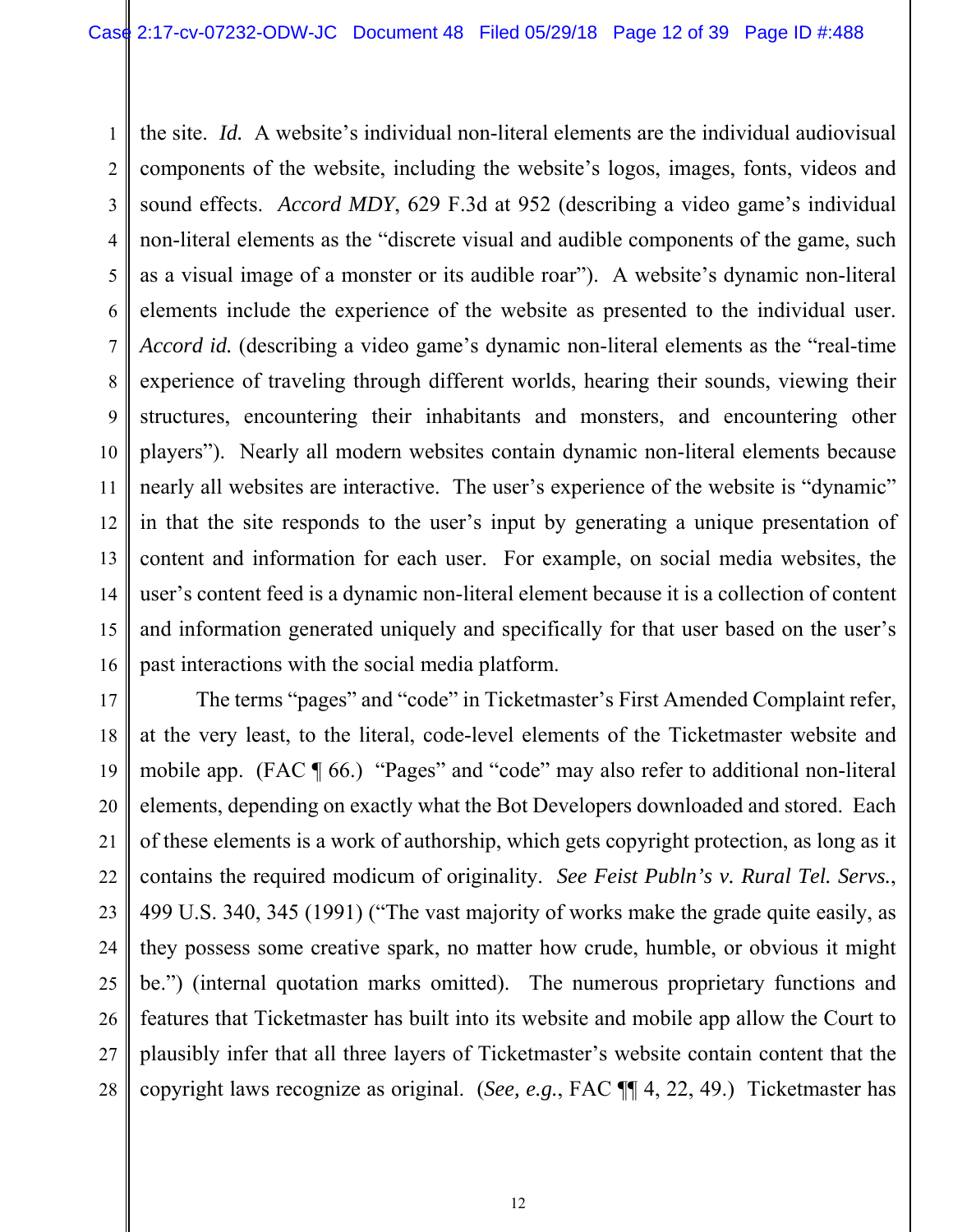1 2 demonstrated that the pages and code of its website and mobile app, contain protectable content.

3

# *2. Ownership of Copyright*

4 5 6 7 8 9 10 11 12 13 14 15 16 17 Having shown that the material the Bot Developers allegedly copied is subject to copyright protection, Ticketmaster must also show that it owns a copyright in the copied material. *See A & M Records,* 239 F.3d at 1013. A copyright registration certificate constitutes prima facie evidence of the validity of the copyright and the facts stated on the certificate, including the fact that the plaintiff owns a copyright. *Lamps Plus, Inc. v. Seattle Lighting Fixture Co.*, 345 F.3d 1140, 1144 (9th Cir. 2003); *see* 9th Circuit Model Jury Instruction 17.5. Ticketmaster lists the registration numbers and registration dates for 22 components of its website and mobile app, including Ticketmaster.com's Homepage, Event Ticket Order Pages, Order Information page, Android Platform, and iOS Platform. (FAC ¶ 28.) These allegations establish a presumption that Ticketmaster's copyrights in its website and mobile app are valid, and that it is the owner of said copyrights. Since nothing in the First Amended Complaint rebuts this presumption, the Court concludes that Ticketmaster has sufficiently pled ownership of copyright in the allegedly copied pages and code.

18

*3. Direct Infringement by Bot Developers* 

19 20 21 22 23 24 25 26 27 28 Ticketmaster claims that the Bot Developers have directly infringed Ticketmaster's reproduction right. (FAC ¶ 102.) United States Copyright law gives the owner of a valid copyright "the exclusive right to . . . reproduce the copyrighted work in copies . . . ." 17 U.S.C. § 106. Copies, in turn, are "material objects . . . in which a work is fixed by any method now known or later developed, and from which the work can be perceived, reproduced, or otherwise communicated, either directly or with the aid of a machine or device." 17 U.S.C. § 101; *CoStar Realty Info., Inc. v. Field*, 737 F. Supp. 2d 496, 507 (D. Md. 2010). The act of downloading and storing the pages and code of a website qualifies as making a "copy" under the Copyright Act because the pages and code becomes fixed on a hard drive, from which they can later be perceived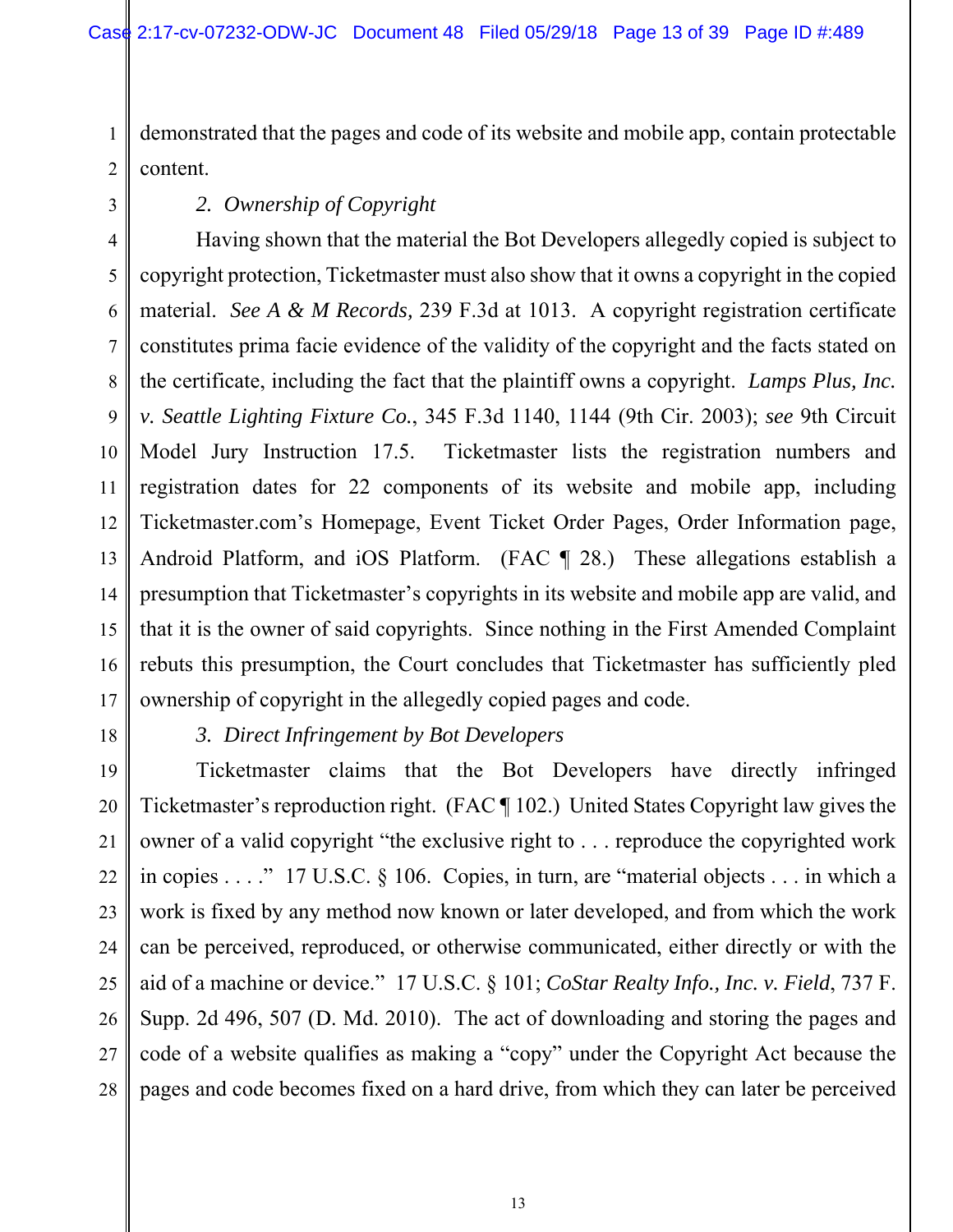1 2 3 4 5 6 7 8 9 10 11 12 13 14 and reproduced with the aid of a computer. *See* 17 U.S.C. § 101. Ninth Circuit courts agree that downloading and storing constitutes reproduction. *See Columbia Pictures Indus., Inc. v. Fung*, 710 F.3d 1020, 1034 (9th Cir. 2013) (recognizing that downloading copyrighted material violates a copyright holder's right to reproduction); *see also Oracle USA, Inc. v. Rimini Street, Inc.*, 879 F.3d 948, 955–56 (9th Cir. 2018) (finding infringement of reproduction right when a software servicer downloaded and maintained copies of a software developer's program on the servicer's own computers, in excess of the servicer's license to do so). Thus, if the Bot Developers have indeed downloaded and stored Ticketmaster's pages and code on their local systems as Ticketmaster alleges, then Ticketmaster has a claim for copyright infringement. Ticketmaster possesses no direct evidence of this copying, so it must present circumstantial evidence. The only issue at this stage, however, is whether Ticketmaster's pleadings are sufficient to permit the Court to plausibly infer that the Bot Developers have copied Ticketmaster's pages and code.

15

# *i. Sufficiency of Showing of Copying*

16 17 18 19 20 21 22 23 24 25 26 Defendants contend that Ticketmaster's copyright claim must fail because Ticketmaster has failed to allege with particularity which components of its website are original, which components were copied, and exactly when. (Reply 4, ECF No. 41.) Defendants' argument overstates the pleading requirements for direct copyright infringement. It is enough if Ticketmaster alleges facts which plausibly lead to the conclusion that at least one Defendant downloaded and stored portions of the Ticketmaster website or mobile app, with sufficient specificity to put Defendants on "fair notice of the allegations against it." *See Perfect 10, Inc. v. Cybernet Ventures, Inc.*, 167 F. Supp. 2d 1114, 1120–21 (C.D. Cal. 2001) (recognizing that a complaint that alleges present ownership of copyright, proper registration, and infringement by a defendant is typically sufficient under pleading rules).

27 28 Ticketmaster, like many copyright plaintiffs, does not possess direct evidence that any Defendant copied the literal elements of its website or mobile app. *See Three*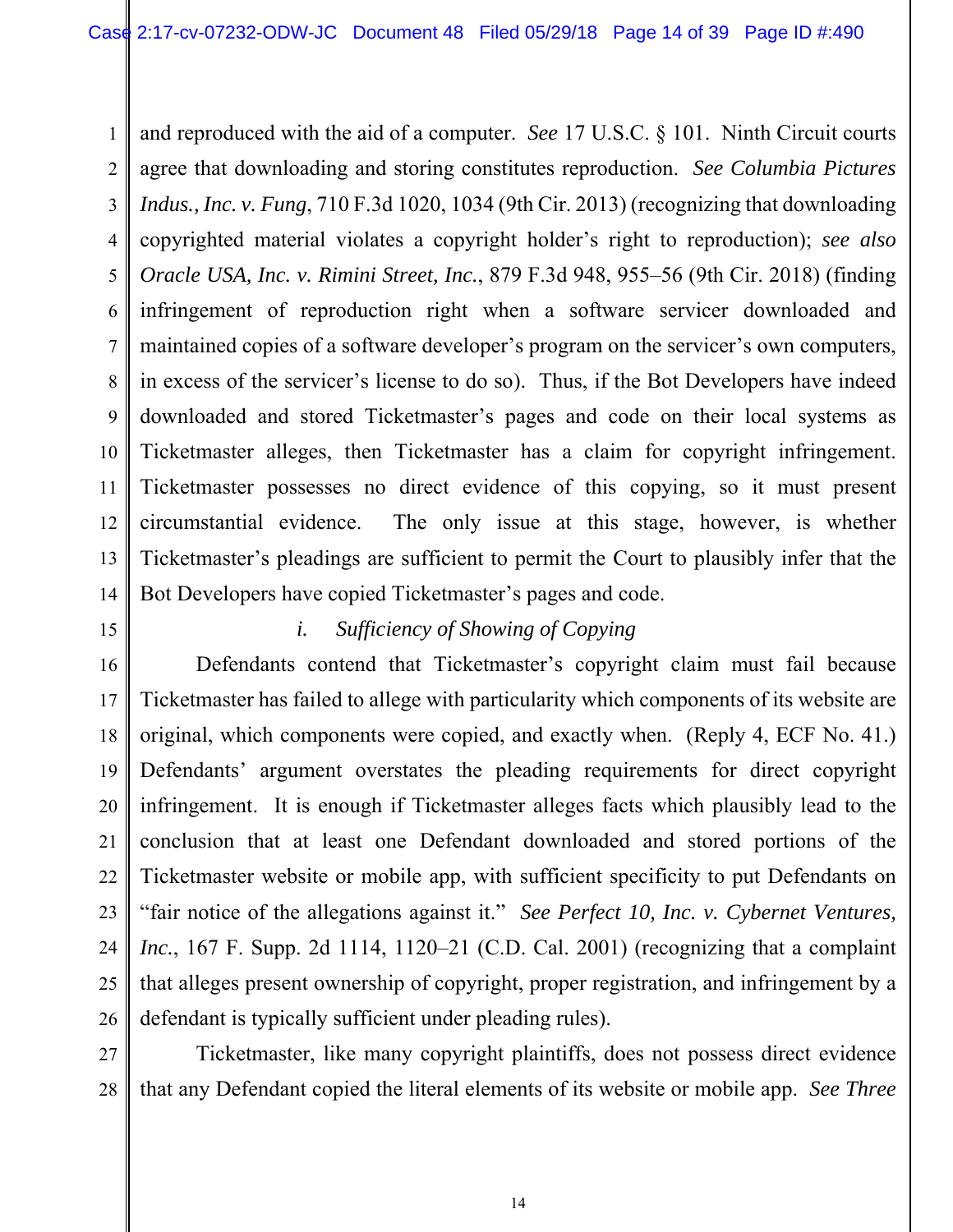1 2 3 4 5 6 7 8 9 10 11 12 13 *Boys Music Corp v. Bolton*, 212 F.3d 477, 481 (9th Cir. 2000) ("Proof of copyright infringement is often highly circumstantial . . . .") Absent direct evidence of copying, a plaintiff may show infringement circumstantially, by alleging that (1) the defendant had access to the plaintiff's work prior to the alleged copying and (2) the defendant's work and the plaintiff's work are substantially similar. *See Unicolors, Inc. v. Urban Outfitters*, 853 F.3d 980, 984–85 (9th Cir. 2017). This method of proving copying circumstantially is grounded in the notion that an accused work can be so similar to the copyrighted work that at a certain point the factfinder's only reasonable conclusion must be that the defendant copied the work. *See Airframe Sys., Inc. v. L-3 Commcn's Corp.*, 658 F.3d 100, 106 (1st Cir. 2011) (describing the substantial similarity test as turning on whether a reasonable, ordinary observer, upon examination of the two works, would conclude that the defendant unlawfully appropriated the plaintiff's protectable expression).

14 15 16 17 18 19 20 21 22 23 24 Ticketmaster alleges circumstantial proof of copying, albeit by a slightly different route than the familiar two-pronged test of access and substantial similarity. Specifically, Ticketmaster alleges that (1) the Bot Developers developed bots that proved highly capable of purchasing large quantities of tickets, and (2) Ticketmaster's website and mobile app are complex platforms that each contain several layers of protection and security measures. (FAC ¶¶ 54–55.) Ticketmaster asserts that developing such capable bots would necessarily require deep study and analysis of the pages and code of Ticketmaster's website and mobile app, which means that the Bot Developers *must have* downloaded and stored literal or non-literal elements of Ticketmaster's website and mobile app on their local systems in the course of developing these bots. (FAC ¶¶ 66, 102.)

25 26 27 Ticketmaster's argument about the striking compatibility of Defendants' bots with Ticketmaster's platforms is a compelling variation on the well-known "substantial similarity" test for circumstantial proof of copyright infringement. Ticketmaster's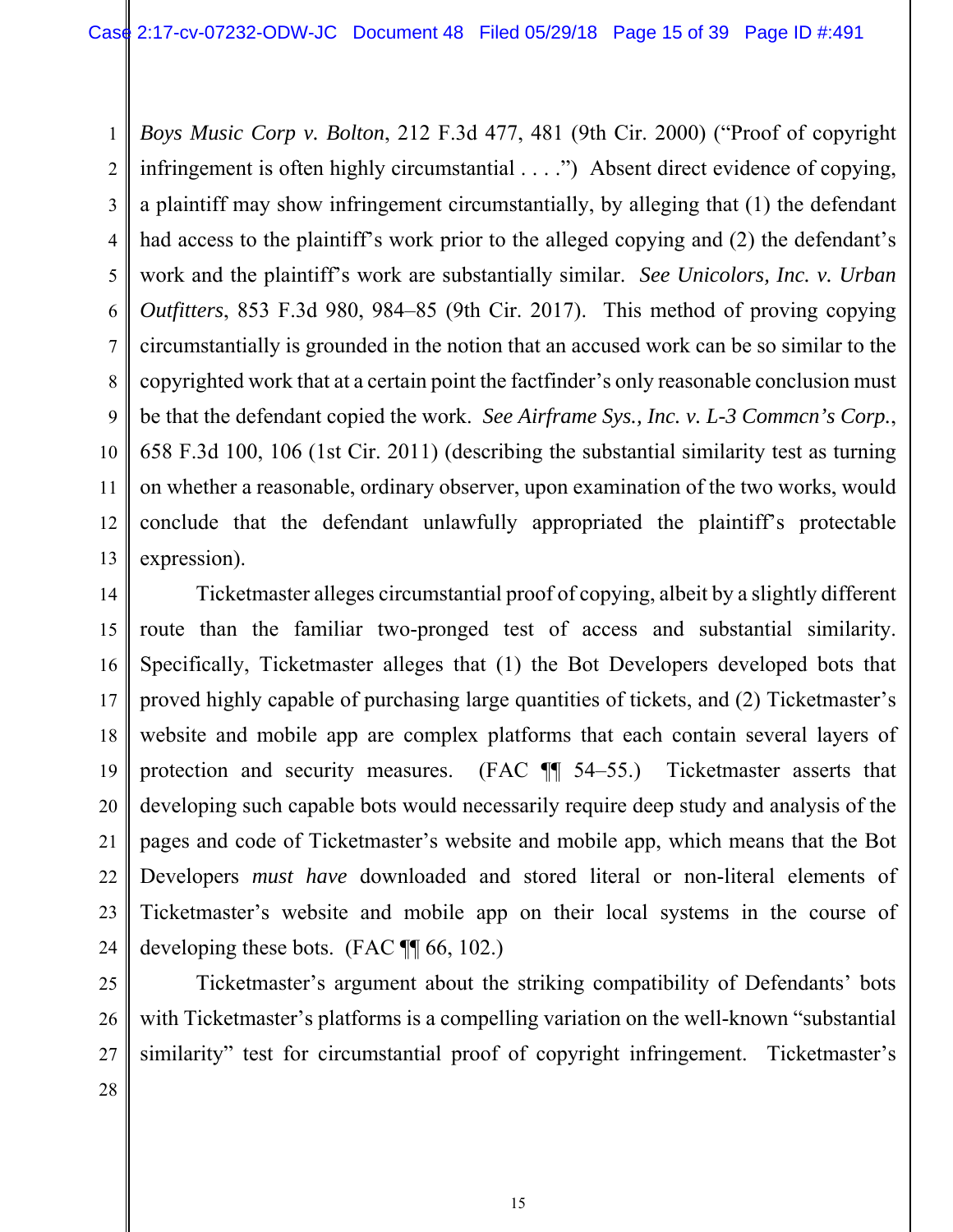1 theory is based on the legally sound (and rather unremarkable) proposition that circumstantial evidence can create a plausible inference that copying has occurred.

2 3

4 5 6 7 8 9 10 11 12 13 14 15 Ticketmaster pleads several facts that together make a strong case for its "striking compatibility" argument. The bots enable Defendants to launch thousands of concurrent and recurring reserve requests for tickets for specific events. (FAC ¶ 45.) The bots are calibrated such that when the reserve request expires, the bot is able to regenerate a new ticket reserve request at a far greater speed than any legitimate human could manage, thus preventing any human from reserving or purchasing the ticket. (FAC ¶ 45.) Moreover, the bots can trade information so that purchases coming from multiple computers would appear to be coming from the same computer, allowing the bots to hide themselves by more closely mirroring what Ticketmaster's algorithms considered normal human use. (FAC  $\P$  47.) Finally, the bots are able to escape detection when ordering tickets through the mobile app interface, which Ticketmaster alleges is not possible without first obtaining certain lines of code called security tokens embedded deep within the code of the Ticketmaster mobile app. (FAC ¶ 56.)

16 17 18 19 20 21 22 23 24 These allegations show that Defendants' bots were remarkably effective at circumventing a leading online ticketing platform's best defenses. It strains credulity to think that the Bot Developers could have developed such successful bots without downloading and storing Ticketmaster's pages and code. The bots' effectiveness is circumstantial evidence that plausibly supports the conclusion that at some point the Bot Developers copied protected portions of the Ticketmaster website and mobile app onto its own servers, in order to develop bots that could successfully circumvent Ticketmaster's myriad security measures. Under the federal standards for notice pleading, Ticketmaster's allegations of copying are sufficient.

25

## *ii. License defense*

26 27 28 Defendants assert a license defense, arguing that Ticketmaster's Terms of Use agreement ("TOU") provides users a license to copy Ticketmaster's website. (Reply 3.) A 12(b)(6) motion tests the sufficiency of a complaint, and as such, it is generally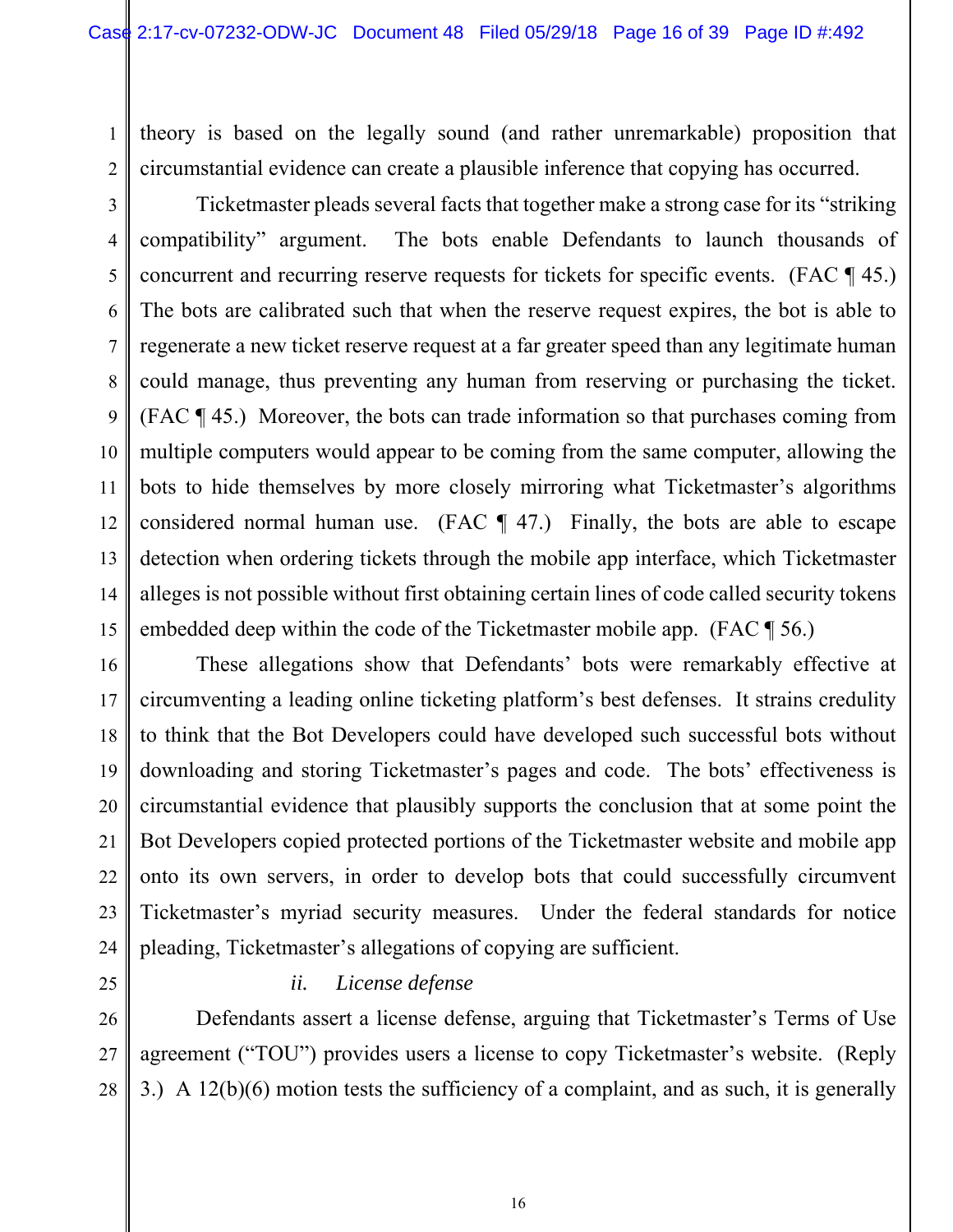1 2 3 4 5 not the appropriate stage to assert affirmative defenses. *Scott v. Kuhlmann*, 746 F.2d 1377, 1378 (9th Cir. 1984). But if an affirmative defense is obvious from the face of the pleadings, a defendant may raise that defense in a motion to dismiss. *Clifton v. Houghton Mifflin Harcourt Publishing Co.*, 152 F. Supp. 3d 1221, 1225 (N.D. Cal. 2015); *see Rodriguez v. Swartz*, 111 F. Supp. 3d 1025, 1030 (D. Ariz. 2015).

6 7

8

9

10

11

12

13

14

15

16

17

18

.

19

20

21

22

23

The Court finds that nothing in the Complaint, including Ticketmaster's Terms of Use attached thereto as Exhibit E, shows that Ticketmaster granted Defendants, or any other users, a license to download and store Ticketmaster's pages and code on the user's local system. The section of the Terms of Use entitled "Ownership of Content and Grant of Conditional License" describes exactly what rights Ticketmaster grants its users, and nowhere does Ticketmaster grant its users a right to download and copy. The relevant section of the Terms of Use provide:

> The Site and all data, text, designs, pages, print screens, images, artwork, photographs, audio and video clips, and HTML code, source code, or software that reside or are viewable or otherwise discoverable on the Site, and all tickets obtained from the Site, (collectively, the "Content") are owned by us or our licensors. . .

We grant you a limited, conditional, no-cost, non-exclusive, nontransferable, non-sublicensable license to view this Site and its Content as permitted by these Terms for non-commercial purposes only if, as a condition precedent, you agree that you will not [engage in one of several prohibited activities.]<sup>2</sup>

24 25 26 (FAC, Ex. E at 55.) These Terms of Use give Ticketmaster users the right to "view" Ticketmaster's website. While the Terms of Use do indicate that the website's HTML code and source code may be "viewable or otherwise discoverable," such descriptive

<sup>28</sup>  $\overline{a}$ <sup>2</sup> Other provisions of the Terms of Use contain minor provisions regarding the scope of the user's license, but these two paragraphs contain all the material provisions of the user's license.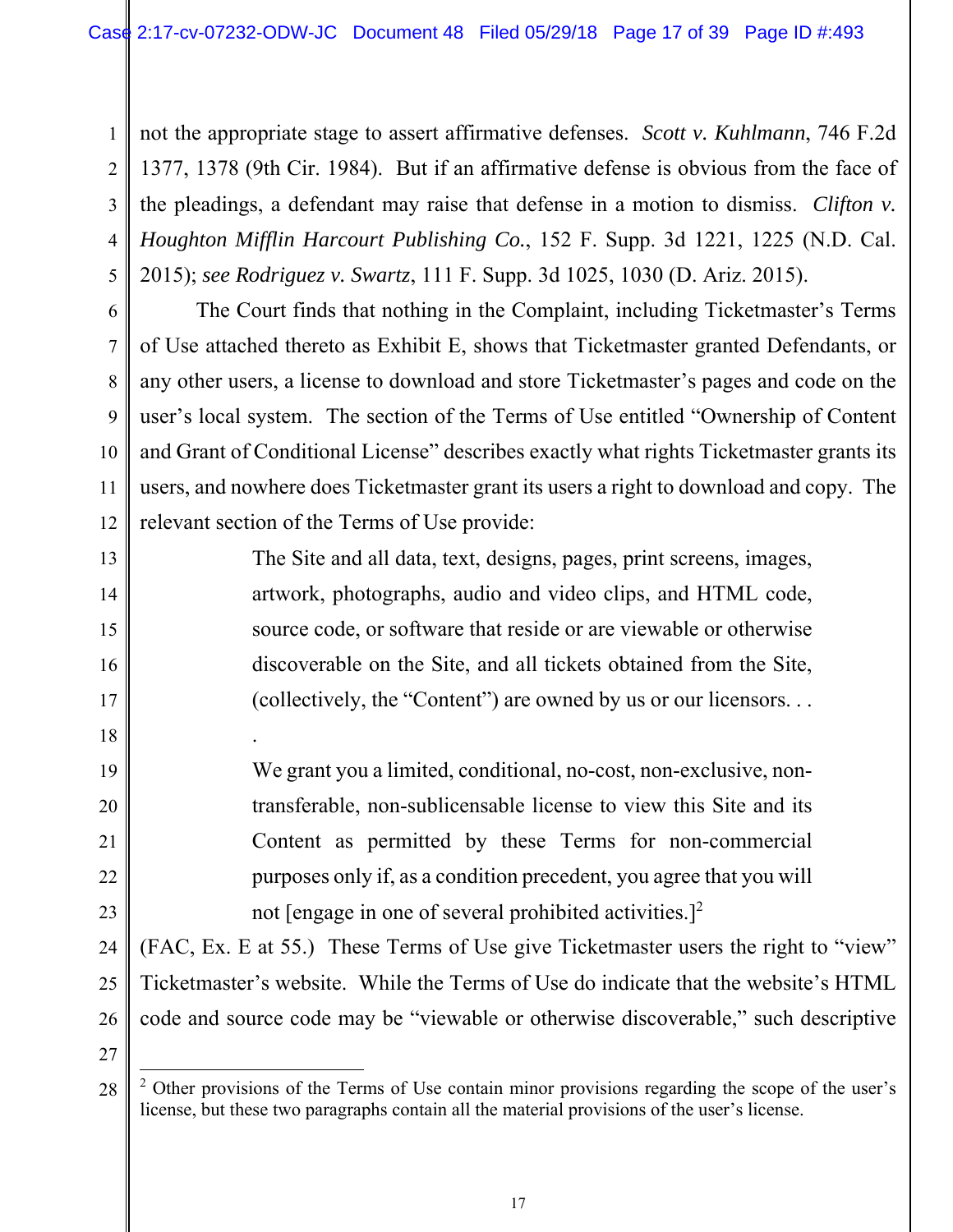1 2 3 language does not amount to a grant of a license. Under no reasonable interpretation do these Terms of Use grant Defendants a license to download and store Ticketmaster's pages and code.

4 5 6 7 8 9 10 11 12 13 14 15 16 17 18 At Defendants' motion to dismiss Ticketmaster's original Complaint, both the Court and the parties devoted considerable attention to whether the provisions of Ticketmaster's Terms of Use were conditions or covenants. (Prior Mot. 7–8, ECF No. 24-1; Prior Opp'n 10, ECF No. 25; Order 8–9.) Defendants now reiterate that, pursuant to this Court's prior order, the provisions of the Terms of Use are covenants, and that, under *MDY*, the violation of a covenant gives rise only to a contract claim and not to a claim for copyright infringement. (Mot. 6; Order 9.) In so arguing, Defendants misconstrue *MDY* and the underlying copyright laws. Under *MDY*, a violation of a provision of a Terms of Use is copyright infringement if the violation implicates one of the copyright holder's exclusive rights, regardless of whether the violated provision is a covenant or a condition. *See MDY Indus.*, 629 F.3d at 940. Ticketmaster's new theory of direct infringement is based on the Bot Developers' violation of its exclusive statutory right of reproduction, and under *MDY*, this is sufficient. (FAC ¶ 102.) The condition-versus-covenant issue is moot in a scenario where, as here, the defendant has violated the plaintiff's exclusive statutory right.

19 20 21 22 23 24 25 26 27 28 The *MDY* court's concern with the condition-versus-covenant distinction arose from public policy concerns that are not present in this case. The plaintiff in *MDY* was the developer of an online multiplayer game, and the defendant was the developer of a bot that ordinary gamers could purchase to automatically play the early stages of the game on behalf of the gamer. *Id.* at 935. The plaintiff claimed that the direct infringers were the gamers who used the bots. *Id.* at 937–38. Because the game's Terms of Use declared that playing the game with a bot was unauthorized use of the game, any gamer who used a bot was a direct infringer of the plaintiff's copyright, by virtue of the fact that the gamer's computer made an unauthorized "copy" of the game in the gamer's local computer memory (RAM) while the game was being played. *Id.* at 939. The court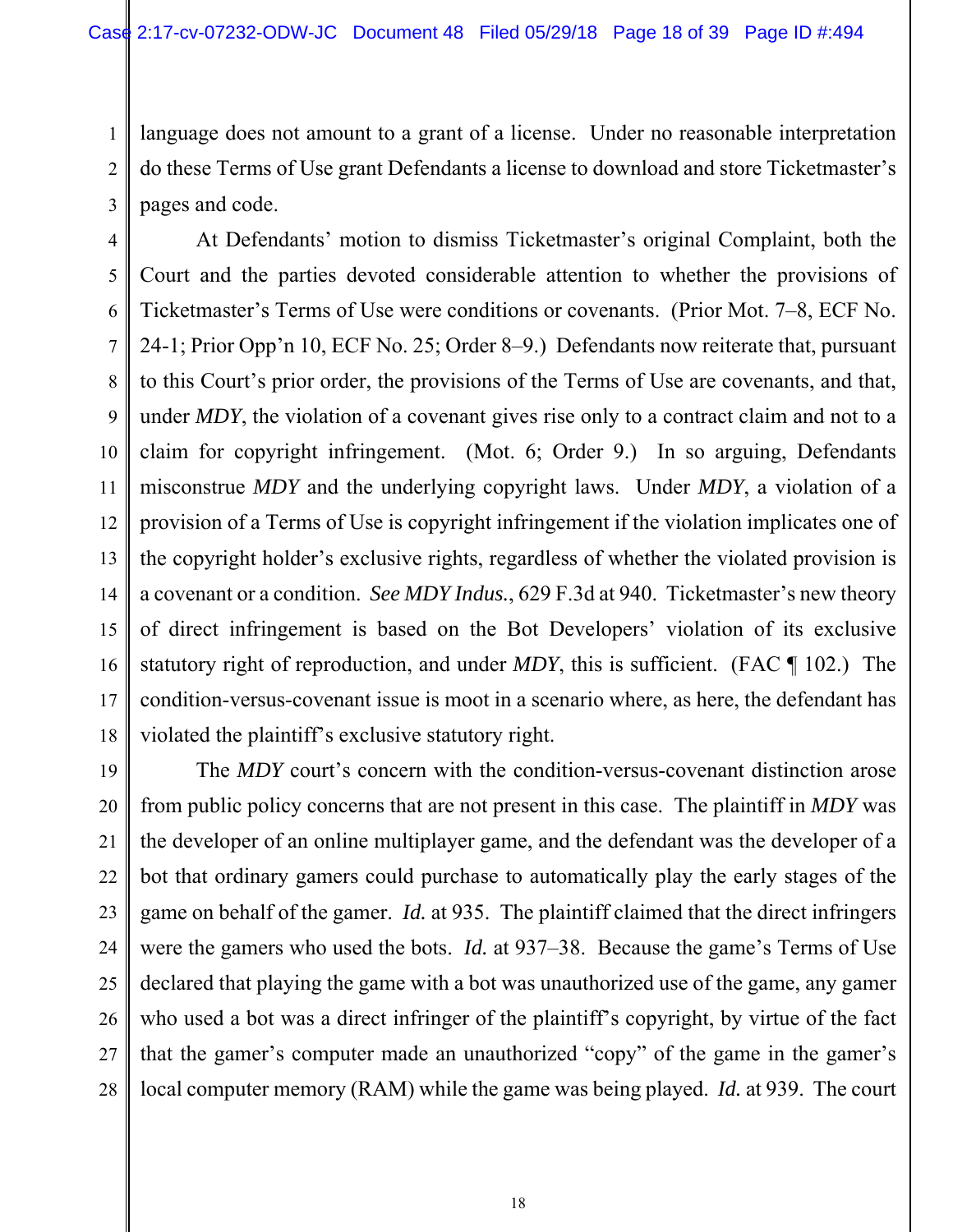1 2 3 4 5 rejected this analysis, refusing to recognize common bot use by ordinary gamers as copyright infringement. To hold these gamers liable, the court reasoned, would allow "any software copyright holder [to] designate any disfavored conduct during software use as copyright infringement, by purporting to condition the license on the player's abstention from the disfavored conduct." *Id.* at 941.

12

The concerns of the *MDY* court are not implicated by Ticketmaster's First Amended Complaint. Ticketmaster is alleging direct infringement by a small number of sophisticated software developers and marketers. (FAC ¶ 6.) This is a completely different theory of direct infringement than that alleged by the *MDY* plaintiff. *MDY*, 629 F.3d at 939. A finding of direct infringement in this case will not expose masses of Ticketmaster users to copyright liability merely because they violated Ticketmaster's own house rules. Thus, the holding of *MDY* does not directly control today's outcome.

13 14 15 16 17 18 19 20 21 22 23 24 25 Ticketmaster has plausibly alleged that the Bot Developers infringed Ticketmaster's statutory right of reproduction, and Defendants have not established that they had a license to reproduce Ticketmaster's pages and code by downloading and storing them on a local system. As the Court explained in its prior order, under *MDY*, this constitutes copyright infringement. (Order 7;) s*ee also MDY*, 629 F.3d at 940 ("To recover for copyright infringement based on breach of a license agreement, (1) the copying must exceed the scope of the defendant's license and (2) the copyright owner's complaint must be grounded in an exclusive right of copyright . . . .") Ticketmaster's claim survives not because the Bot Developers violated Ticketmaster's Terms of Use, but rather because they reproduced Ticketmaster's website in violation of 17 U.S.C. § 106, without possessing a license to do so. The Court therefore concludes that Ticketmaster has stated a claim for direct copyright infringement on the part of the Bot Developers.

26

# *4. Secondary Infringement by Moving Defendants*

27 28 Having alleged direct infringement, Ticketmaster proceeds to accuse Defendants of secondary copyright infringement. (FAC ¶¶ 94–99.) A defendant may commit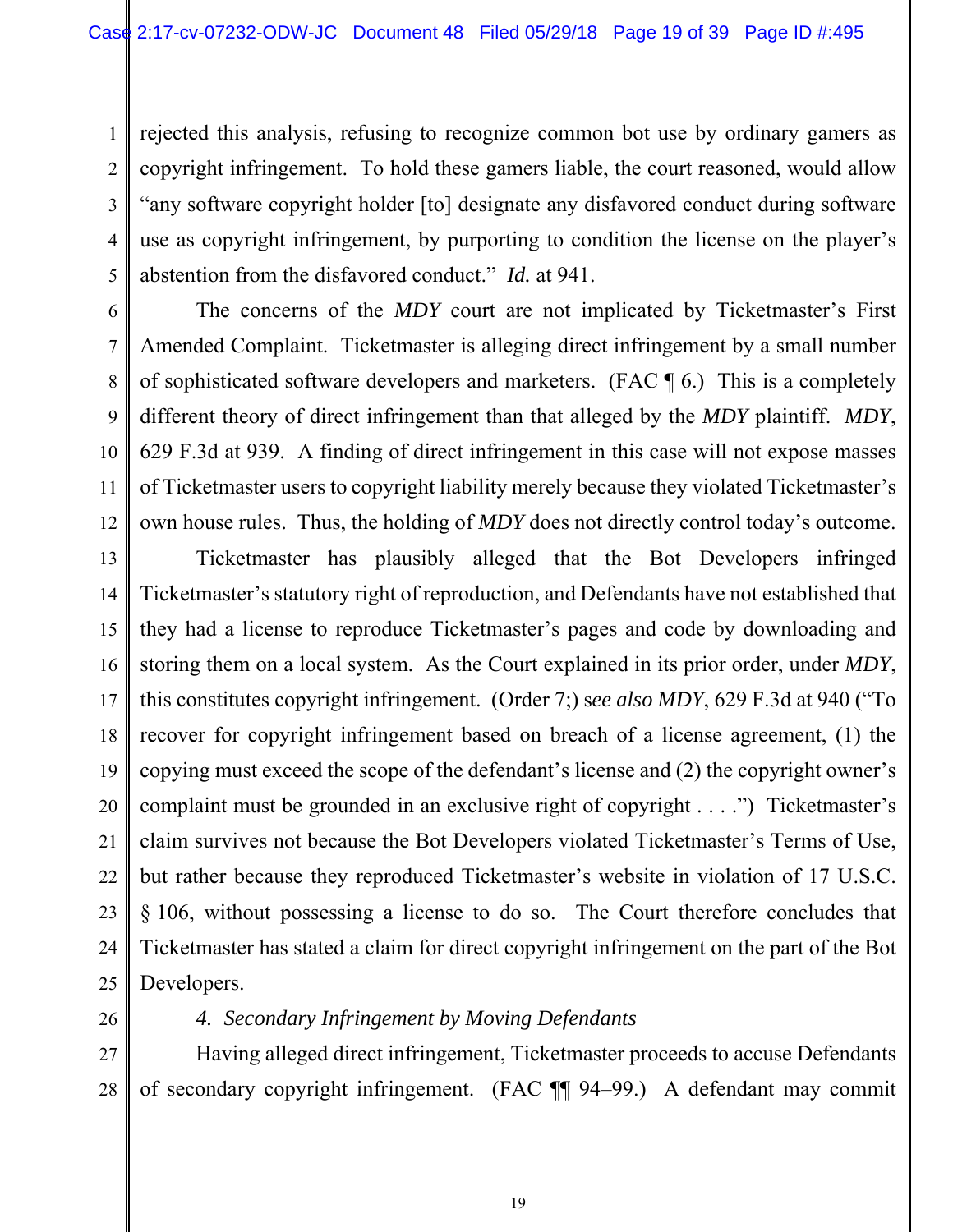1 2 3 4 5 6 7 8 9 10 11 12 13 secondary infringement in one of two ways: contributorily, "by intentionally inducing or encouraging direct infringement," or vicariously, "by profiting from direct infringement while declining to exercise a right to stop or limit it." *Metro–Goldwyn– Mayer Studios Inc. v. Grokster, Ltd.*, 545 U.S. 913, 930–931 (2005). Although "[t]he Copyright Act does not expressly render anyone liable for infringement committed by another, these doctrines of secondary liability emerged from common law principles and are well established in the law." *Id*. Ticketmaster alleges that Defendants committed secondary infringement by inducing, causing, or materially contributing to the Bot Developers' creation of bots, with knowledge that the Bot Developers would have to infringe Ticketmaster's copyrights in its website and mobile app in order to create the bots. (FAC ¶ 96.) The Court finds that Ticketmaster has stated a claim for Defendants' contributory infringement based on the direct infringement of the Bot Developers.

14 15 16 17 18 19 20 21 22 23 24 25 26 "[O]ne contributorily infringes when he (1) has knowledge of another's infringement and (2) either (a) materially contributes to or (b) induces that infringement." *Perfect 10, Inc. v. Visa Int'l Serv. Ass'n*, 494 F.3d 788, 795 (9th Cir. 2007); *see also A & M Records, Inc. v. Napster, Inc.*, 239 F.3d 1004, 1019 (9th Cir. 2001) (defining contributory infringement as "personal conduct that encourages or assists the infringement"). The Ninth Circuit and the Supreme Court have announced various formulations of this same basic test for contributory liability. *Visa Int'l*, 494 F.3d at 795. In synthesizing those formulations, the Ninth Circuit reviews the details of the actual 'cases and controversies' in each of the test-defining cases and the actual holdings in those cases to determine whether the factual scenario presented in the case before it is analogous. *VHT, Inc. v. Zillow Grp., Inc.*, No. C15-1096JLR, 2017 WL 2654583, at \*14 (W.D. Wash. June 20, 2017) (ellipsis and some internal quotation marks removed).

27 28 Ticketmaster has sufficiently pled Defendants' contributory liability for the copying committed by the Bot Developers. First, Ticketmaster alleges that the moving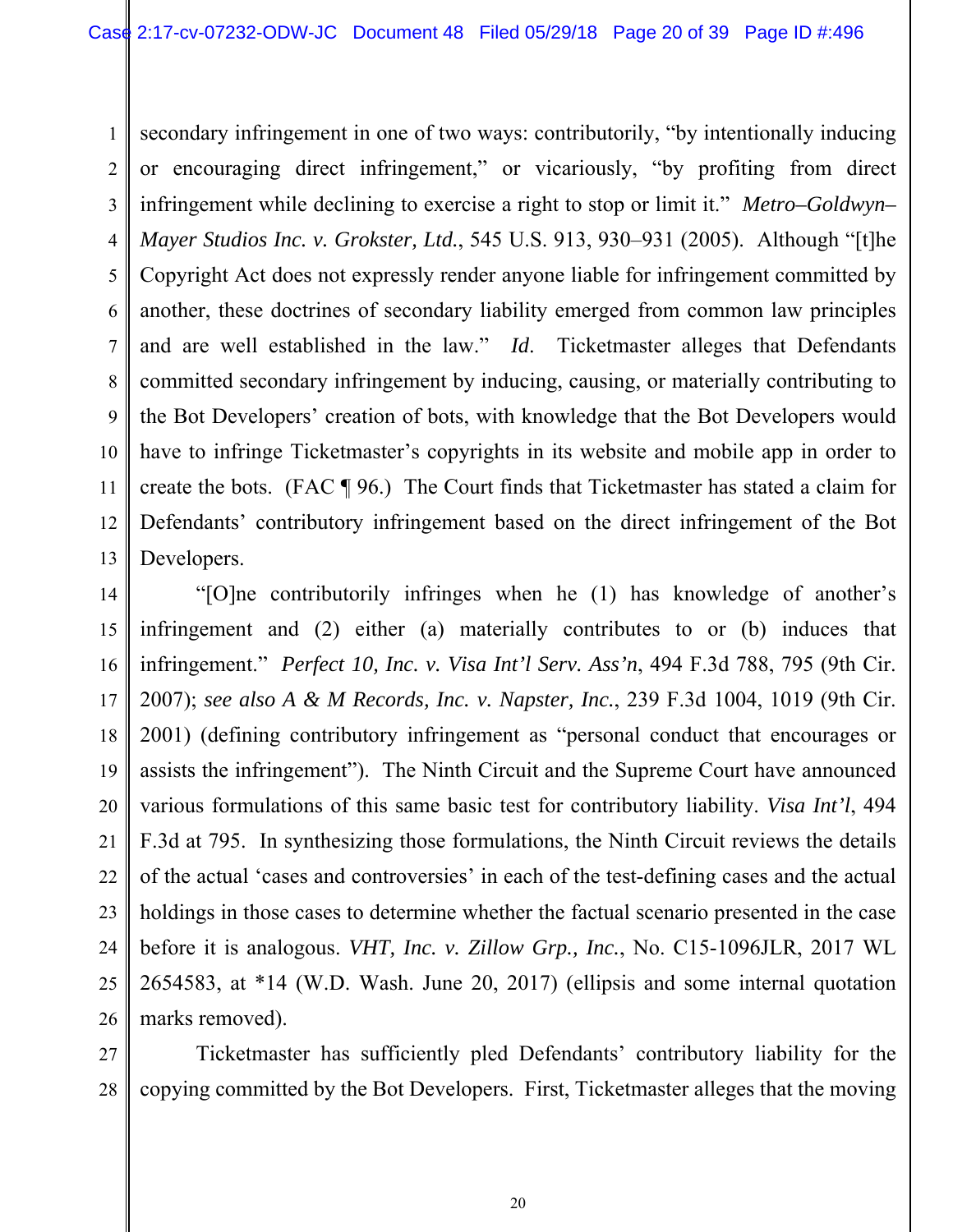1 2 3 4 Defendants directed the Bot Developers to download and store on their computer systems large portions of Ticketmaster's copyrighted Site and App. (FAC ¶ 67.) Ticketmaster has therefore alleged facts that show that Defendants had knowledge of the Bot Developers' infringing activities.

5 6 7 8 9 10 11 12 13 14 Ticketmaster has also shown that the named Defendants induced or materially contributed to the Bot Developers' infringement. Ticketmaster alleges that the Bot Developers created, marketed, and provided the bots. (FAC ¶ 6.) Defendants then used those bots to purchase large quantities of tickets. (FAC ¶ 5.) These facts indicate a relationship between Defendants and the Bot Developers of mutual benefit to both parties, and it is reasonable to infer that Defendants contributed to the Bot Developers' infringement as part of this relationship. Without more knowledge about the nature of the relationship between Defendants and the Bot Developers, Ticketmaster cannot be expected to plead with any greater specificity. A  $12(b)(6)$  motion tests the sufficiency of a complaint, not the sufficiency of the available evidence.

15 16 17 18 Because the Court has determined that Ticketmaster has successfully pled the moving Defendants' contributory liability for copyright infringement, the Court need not consider whether the moving Defendants are also vicariously liable under the facts as alleged.

19 20 For these reasons, the Court **DENIES** Defendants' motion to dismiss Ticketmaster's Second Claim for Relief.

**C. DMCA** 

21

22 23 24 25 26 27 28 Defendants move to dismiss Ticketmaster's Fifth Claim for Relief for violations of the Digital Millennium Copyright Act, 17 U.S.C. § 1201 *et seq.* This Court, in its prior Order, found that Ticketmaster's original Complaint stated a claim under the DMCA, and denied Defendants' motion to dismiss on that ground. (Order 11.) Under the doctrine of law of the case, a court is generally precluded from reconsidering an issue that has already been decided by the same court or a higher court in the identical case, absent a material change in circumstances. *See Thomas v. Bible*, 983 F.2d 152,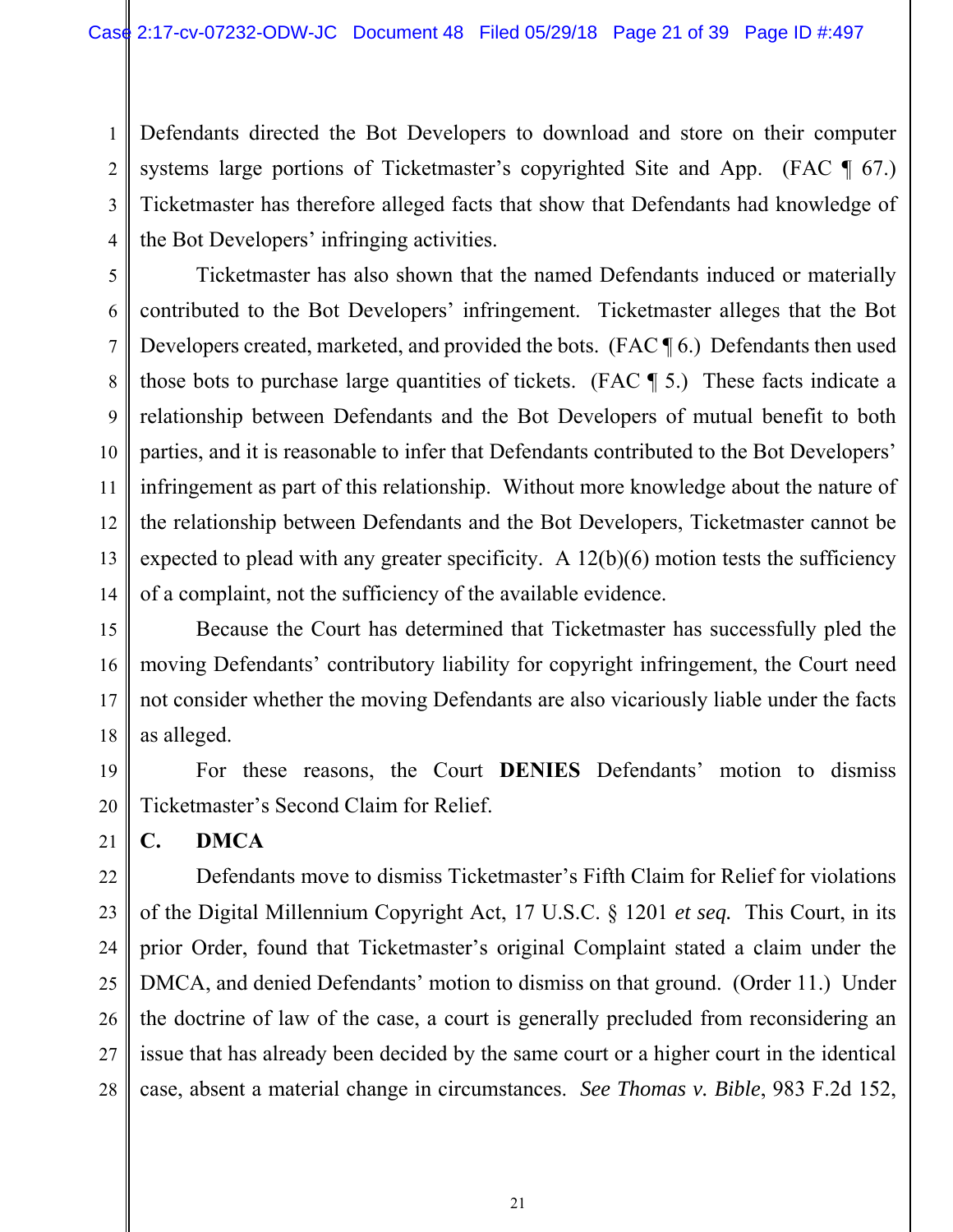1 2 3 4 154–155 (9th Cir. 1993). Ticketmaster's First Amended Complaint does contain new factual allegations, but none of those allegations disturb the sufficiency of its DMCA claim. In accordance with its prior order, the Court therefore **DENIES** Defendants' motion to dismiss Ticketmaster's Fifth Claim for Relief.

5 6 7 8 9 10 12 13 14 The Court will briefly address Defendants' main argument against the DMCA claim as pressed in its brief in support of this Motion. The relevant provision of the DMCA provides that "[n]o person shall circumvent a technological measure that effectively controls access to a [copyrighted] work . . . ." 17 U.S.C.  $\S$  1201(a)(1). Ticketmaster alleges that Ticketmaster's security measures, including CAPTCHA, are technological measures that control access to Ticketmaster's copyrighted webpages, and that Defendants' bots and other efforts circumvent those measures in violation of the DMCA. (FAC ¶ 52, 111.) Defendants' main argument is that Ticketmaster has failed to indicate any copyrighted work to which any of Ticketmaster's technological measures were effectively controlling access. (Mot. 10; Reply 5.)

11

15 16 17 18 19 Defendants' argument fails because Ticketmaster's CAPTCHA controls nonhuman access to Ticketmaster's ticket purchase pages and ticket confirmation pages, both of which are copyrighted works. The three-tiered analytical framework for copyrightable content as discussed above and as articulated by the Ninth Circuit in *MDY*  makes this abundantly clear. 629 F.3d at 942–43.

20 21 22 23 24 25 26 27 28 The defendant in *MDY* argued that the bots he developed simply helped players play a game, and that there wasn't any copyrighted material that his bots were accessing in circumvention of a security measure. The court did agree with the defendant that the game's literal and individual non-literal elements did not qualify as access-controlled works under the statute. *Id.* at 952. The court reasoned that there was no technological measure controlling access to the literal and individual non-literal elements of the game because those elements were readily accessible to any player who had installed the game on their computers. *Id.* With respect to the game's dynamic non-literal elements, though, the court found a DMCA violation. *Id.* at 954. The individual experience of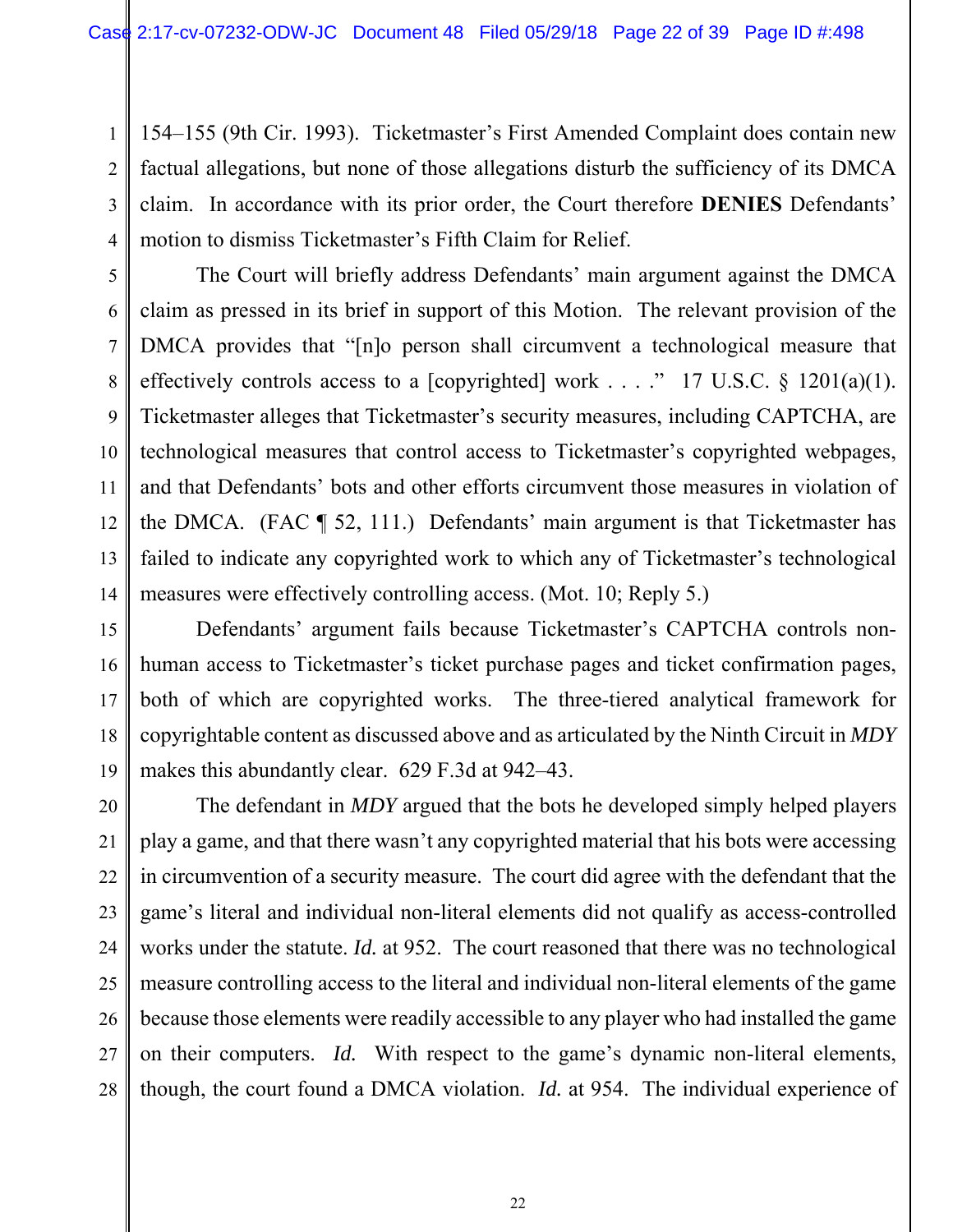1 2 3 4 5 6 the game—the particular configuration of shapes, colors, and sounds presented on the screen as the gamer plays the game—was copyrightable expression, to which only a human had authorized access. *Id.* The plaintiff put security measures in place to keep bots from playing the game—that is, from accessing the game's copyrighted dynamic non-literal elements—and when the bots circumvented those measures, they circumvented an access control to a copyrighted work. *Id.*

7 8 9 10 11 12 13 14 15 16 17 18 19 20 21 22 23 24 25 26 Defendants' bots in this case do the very same thing. In order to purchase tickets from Ticketmaster, one must work through Ticketmaster's security measures, including CAPTCHA. Ticketmaster designs these security measures so that only a human can progress through Ticketmaster's pages and ultimately purchase a ticket. Each of these pages is a unique page, tailored specifically to the customer and what that customer is trying to accomplish. The process is familiar to anyone who has shopped online. For example, the purchase confirmation page of an online store will contain an individualized presentation of details, including the purchaser's shipping and billing information, information about the product or service purchased, and a purchase confirmation number. This unique, individualized presentation of information constitutes dynamic non-literal content which is subject to copyright protection. Moreover, the source code used to generate the purchase confirmation page is literal content which is also subject to copyright protection. Thus, when Defendants used bots to progress through Ticketmaster's security measures and ultimately gain access to ticket confirmation pages and data, they circumvented a technological measure that Ticketmaster had put in place to control access to Ticketmaster's copyrighted ticket confirmation pages and data. These pages and data are dynamic non-literal content and literal content, respectively, both of which, as discussed above, are protected by Ticketmaster's copyrights. Defendants' activities therefore satisfy the textual elements of the DMCA, 17 U.S.C. § 1201(a)(1).

27 28 The Court's finding falls in line with the growing number of courts that have concluded that circumvention of CAPTCHA and similar measures designed to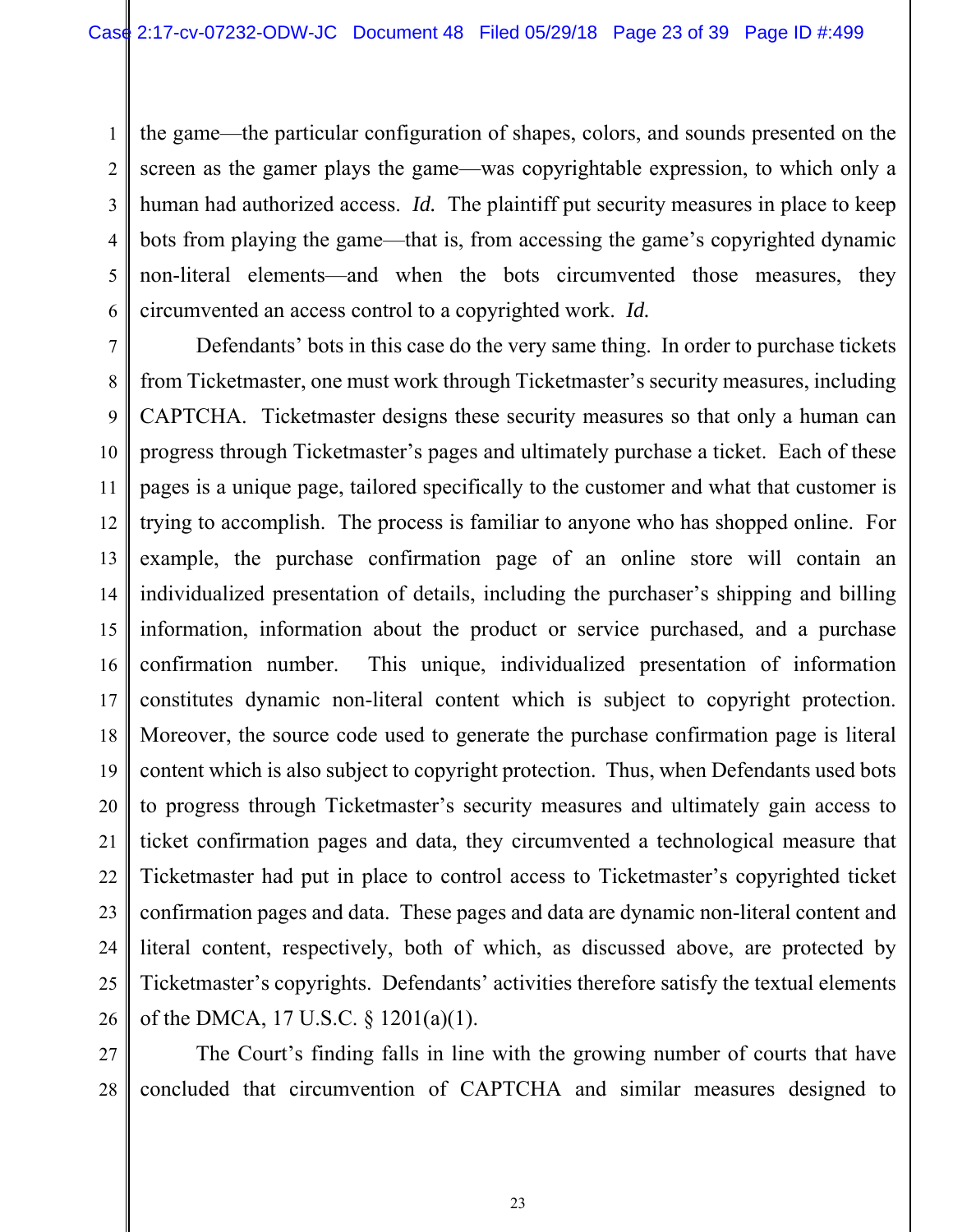1 2 3 4 5 6 7 8 9 distinguish between humans and non-humans violates the DMCA. In *Ticketmaster L.L.C. v. RMG Technologies, Inc.*, 507 F. Supp. 2d 1096 (C.D. Cal. 2007), the court considered Ticketmaster's CAPTCHA feature, observing that it "controls access to a protected work because a user cannot proceed to copyright[-]protected webpages without solving CAPTCHA." *RMG*, 507 F. Supp. 2d at 1112; *see also Craigslist, Inc. v. Kerbel*, No. C–11–3309 EMC, 2012 WL 3166798, at \*10 (N.D. Cal. Aug. 2, 2012) (denying dismissal of DMCA claim where defendant marketed auto-posting services that enabled users to circumvent Craigslist's CAPTCHA, and collecting other Craigslist cases making the same finding.



11

12

Plaintiffs have stated a claim for relief under the DMCA. The Court therefore **DENIES** Defendants' motion to dismiss Ticketmaster's Fifth Claim for Relief.

**D. CFAA** 

13 14 15 16 17 18 19 20 Defendants move to dismiss Ticketmaster's Eleventh Claim for Relief for violations of the Computer Fraud and Abuse Act, 18 U.S.C. § 1030 *et seq.* The CFAA prohibits computer trespass by those who are not authorized users or who exceed authorized use. *Facebook, Inc. v. Power Ventures*, 844 F.3d 1058, 1065–66 (9th Cir. 2016) (citing 18 U.S.C.  $\S$  1030(a)(2)(C)). The CFAA is primarily a criminal-law statute, but a civil action is available for "[a]ny person who suffers damage or loss by reason of a violation" of the CFAA. The CFAA lists thirteen categories of offense that constitute a violation, and includes a conspiracy clause. 18 U.S.C. § 1030 (a)–(b).

21 22 23 24 Ticketmaster alleges that Defendants "knowingly and intentionally accessed Ticketmaster's computers without authorization or in excess of authorization" and that by so doing, they "obtained valuable, unauthorized information from Ticketmaster's ticketing systems." (FAC  $\P$  162–63.)<sup>3</sup> These allegations signal a potential violation

<sup>25</sup> 26 27 28  $\overline{a}$ <sup>3</sup> Defendants maintain that this Court's prior order, which dismissed Ticketmaster's CFAA claim, constitutes law of the case that requires dismissal of Ticketmaster's CFAA claim on this Motion as well. (Mot. 13.) Ticketmaster's First Amended Complaint identifies specific ways that Defendants accessed the Ticketmaster website without authorization or in excess of authorization that were not identified in the original Complaint. (*See, e.g.*, FAC ¶ 163.) In light of Ticketmaster's new factual allegations, the Court finds it appropriate to consider Ticketmaster's CFAA claim anew.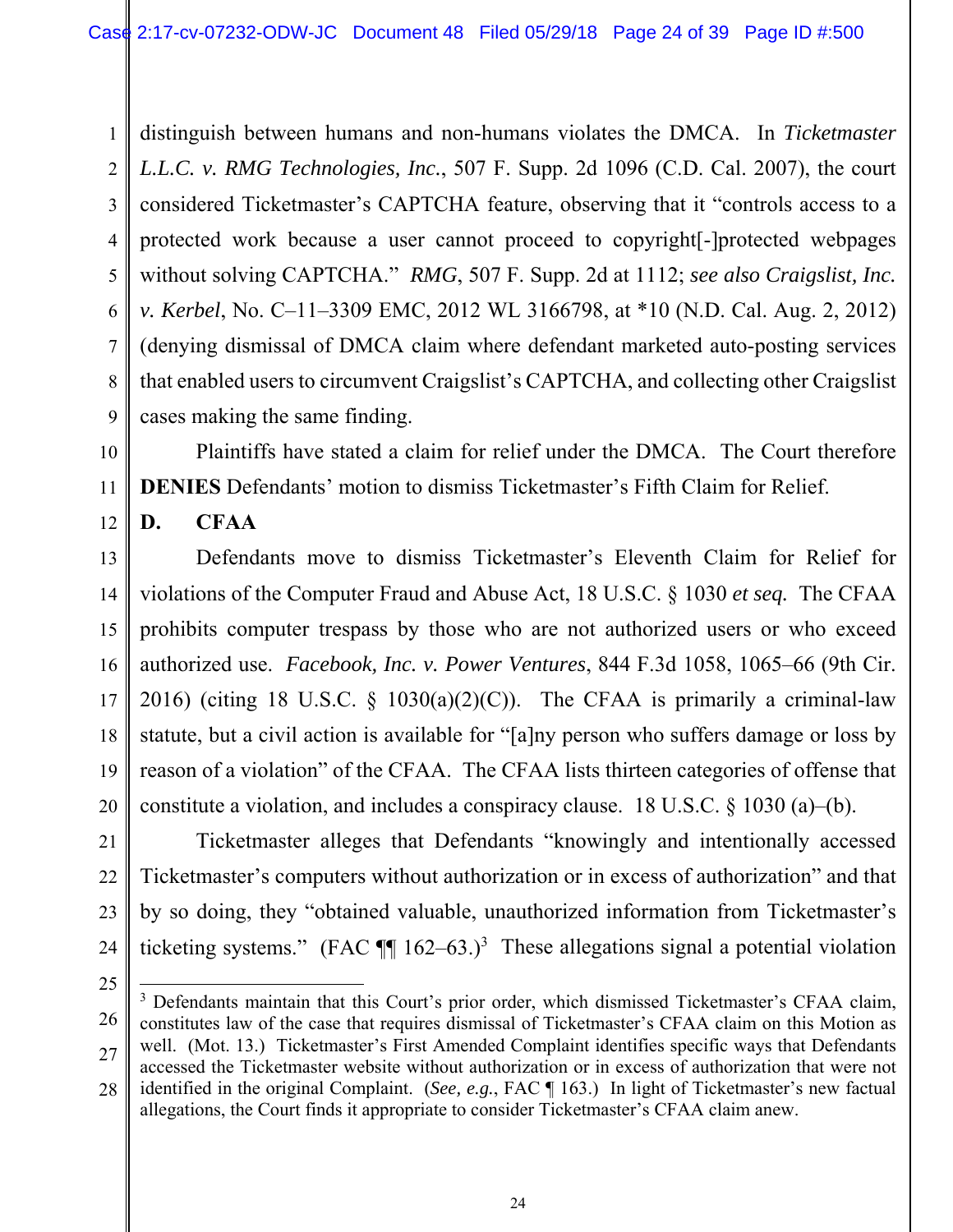1 2 3 4 5 6 7 under two of the CFAA's thirteen categories of offense. The first category prohibits "intentionally accessing a computer without authorization or exceeding authorized access, and thereby obtaining . . . information from any protected computer." 18 U.S.C.  $\S$  1030(a)(2)(C). The second category provides punishment for those who "knowingly and with intent to defraud, access[] a protected computer without authorization, or exceed<sup>[]</sup> authorized access, and by means of such conduct further<sup>[]</sup> the intended fraud and obtain<sup>[]</sup> anything of value." 18 U.S.C.  $\S$  1030(a)(4).

8 9 10 11 12 13 14 15 16 17 18 In addition to showing a violation of one of the provisions of section  $1030(a)(1)$ – (7), a private plaintiff bringing suit under the CFAA must show that the violation involved one of the five factors listed in subsection 1030(c)(4)(A)(i). *See Custom Packaging Supply Inc. v. Phillips*, Case No. 2:15-cv-04584-ODW-AGR, 2016 WL 1532220, at \*4 (C.D. Cal. April 15, 2016). Ticketmaster alleges that Defendants' violations of the CFAA cost Ticketmaster "a loss of over \$5000 in a one-year period." (FAC ¶ 164.) With this allegation, Ticketmaster seeks to avail itself of the first of the five factors, which allows for a civil action "if the offense caused . . . loss to 1 or more persons during any 1-year period . . . aggregating at least \$5,000 in value." 18 U.S.C.  $\{1030(c)(4)(A)(i)(I)$ . Ticketmaster does not allege any facts that suggest that any of the factors in subsections  $(II)$ – $(V)$  are involved.

19 20 21 22 23 24 25 26 27 To start with, Defendants do not maintain that their access was unintentional or unknowing, or that the computers in question were not protected computers. *See* 18 U.S.C. § 1030(e)(2) ("'[P]rotected computer' means a computer . . . which is used in or affecting interstate or foreign commerce or communication . . . ."). Thus, the issues common to both putative violations are (1) whether Defendants accessed Ticketmaster's computers without authorization or in a manner that exceeded authorized access, and (2) whether such access caused Ticketmaster an aggregate 'loss' of \$5,000 in any oneyear period. 18 U.S.C. §§ 1030(a)(2)(C), (a)(4). If Ticketmaster has successfully pled both of these allegations, it need only further plead that Defendants obtained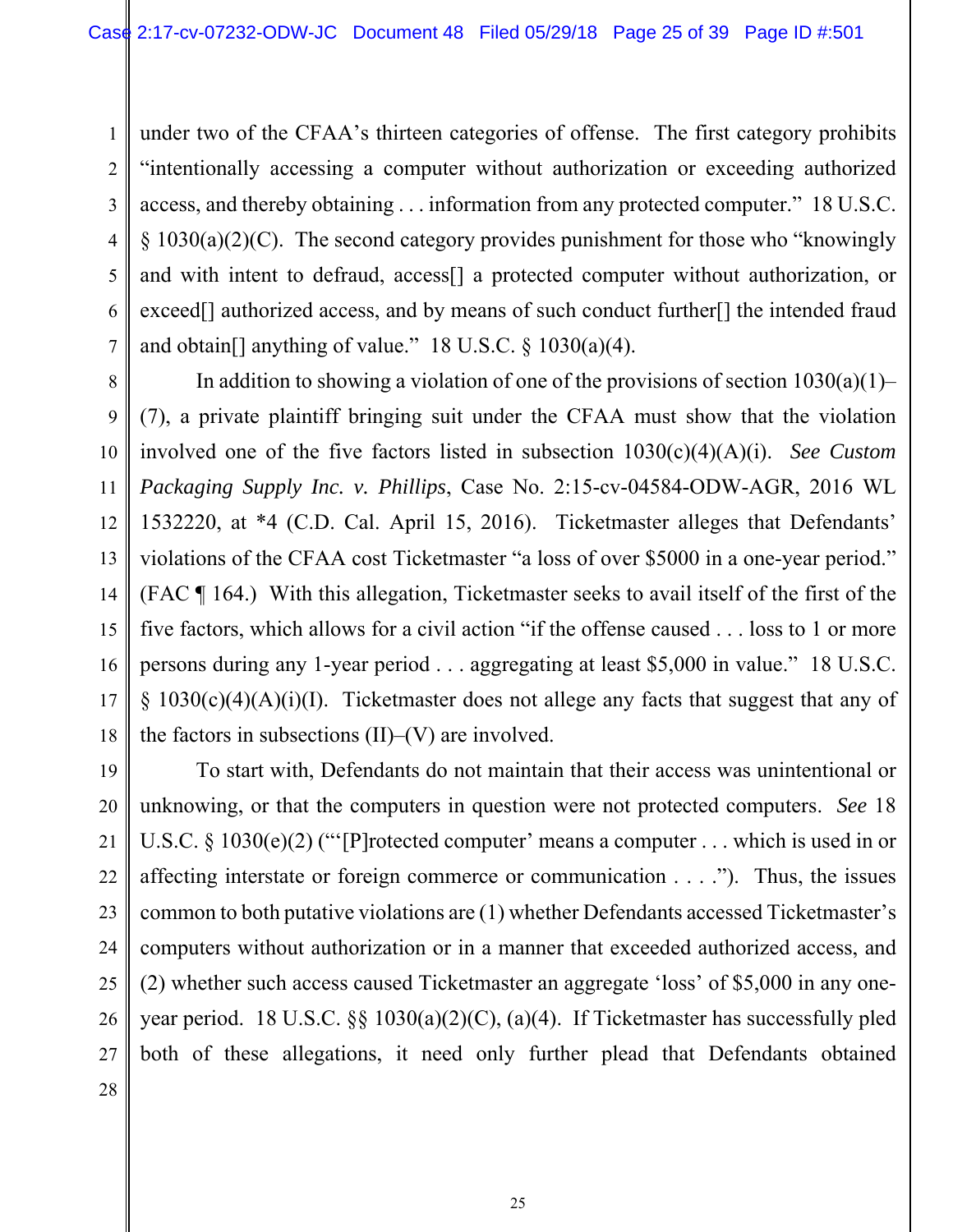"information," thus violating section  $1030(a)(2)(C)$ , or that Defendants obtained "anything of value," thus violating section  $1030(a)(4)$ .<sup>4</sup>

3

4

5

6

7

8

9

10

11

1

2

*1. Accessing Without Authorization or Exceeding Authorized Access* 

The CFAA "provides two ways of committing the crime of improperly accessing a protected computer: (1) obtaining access without authorization; and (2) obtaining access with authorization but then using that access improperly." *Musacchio v. United States*, 136 S. Ct. 709, 713 (2016). The parties in this case characterize the CFAA as an anti-hacking statute, and argue vigorously that hacking has not or has occurred. (Mot. 13; Opp'n 12 n.9.) Defendants understand hacking to mean accessing a nonpublic part of a website without authorization, and repeatedly assert that no Defendant has accessed anything other than the public Ticketmaster website. (Mot. 14, 15.)

12 13 14 15 16 17 18 19 20 21 22 23 24 25 While it is true that "Congress enacted the CFAA in 1984 primarily to address the growing problem of computer hacking," *United States v. Nosal*, 676 F.3d 854, 858 (9th Cir. 2012), the word "hack" does not appear anywhere in the statute's text. *See generally* 18 U.S.C. § 1030. In fact, courts in the Ninth Circuit have repeatedly recognized violations of the CFAA without characterizing the violations as hacking. For example, the defendant in *Facebook, Inc. v. Power Ventures, Inc.*, 844 F.3d 1058 (9th Cir. 2016) was a provider of an online dashboard that allowed the user to log in and manage several of the user's social media accounts at once. *Id.* at 1062. The defendant initiated a promotional campaign that made combined use of the defendant's own platform and Facebook's email system to promote the defendant's service. *Id.* at 1063. Facebook sent the defendant a cease-and-desist letter, instructing the defendant to end the campaign. *Id.* Defendants continued their campaign, and in doing so, they accessed Facebook's computers in a way that exceeded their authorization, because the cease-and-desist letter had specifically revoked that authorization. *Id.* at 1067. The

26

 $\overline{a}$ 

<sup>27</sup> <sup>4</sup> Section 1030(a)(4) further specifies that a defendant who obtained only "the use of the computer," where the value of that use was not more than \$5,000 in any one-year period, has not violated the

<sup>28</sup> CFAA. Since Defendants here allegedly did more than use Ticketmaster's computers, this exception does not apply.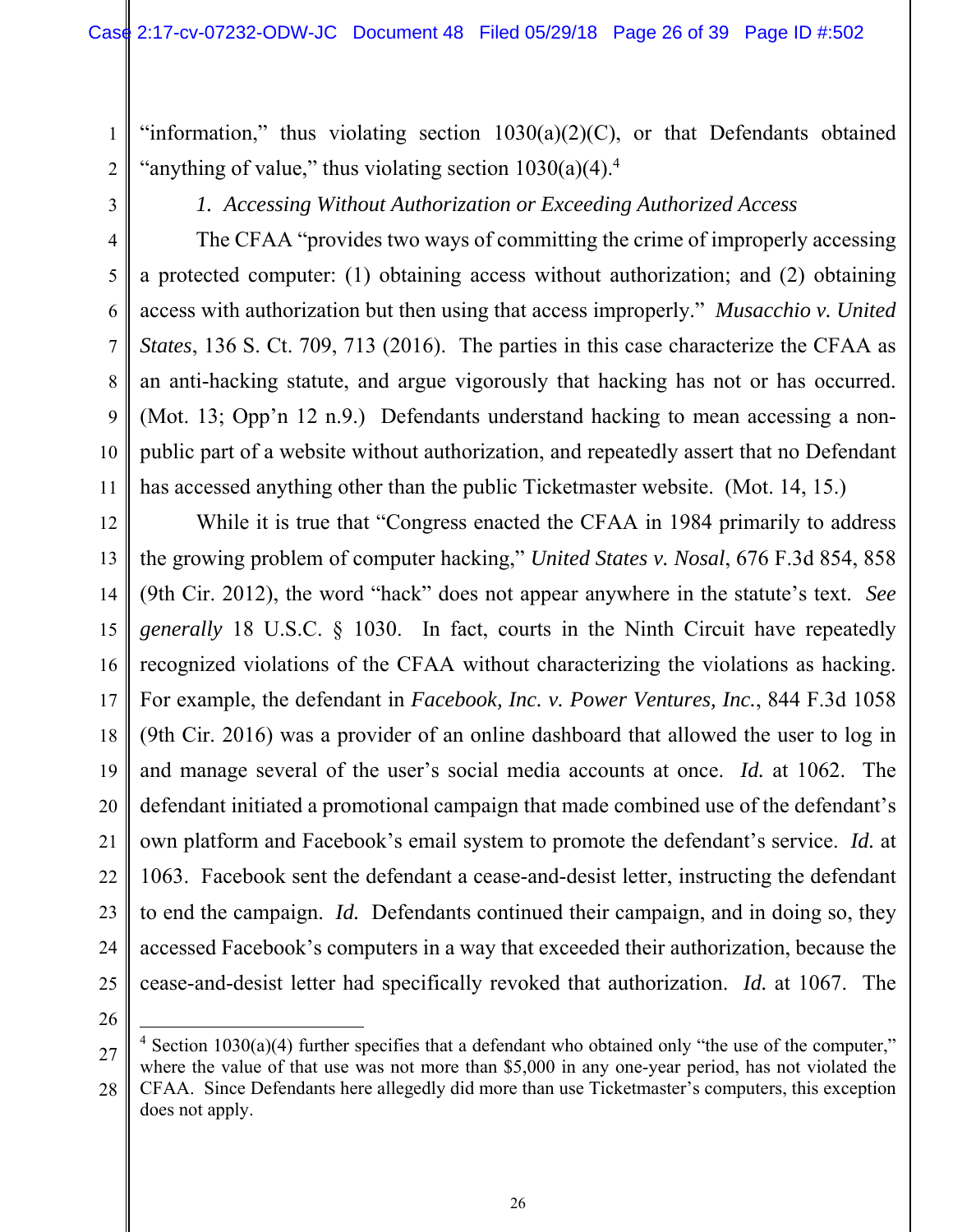1 2 3 4 5 6 court found a valid CFAA claim without needing to find that the defendants had hacked into anything. *Id.* at 1069; *see also United States v. Nosal*, 930 F. Supp. 2d 1051, 1060 (N.D. Cal. 2013) (clarifying that the Ninth Circuit "did not . . . explicitly hold that the CFAA is limited to hacking crimes, or discuss the implications of so limiting the statute. . . . Hacking was only a shorthand term used as common parlance by the court to describe the general purpose of the CFAA . . . .").

7 8 9 10 11 12 13 14 15 16 Thus, Ticketmaster's successful pleading of a CFAA violation doesn't depend on whether any Defendant hacked anything. The proper inquiry is whether Ticketmaster has sufficiently pled that Defendants accessed Ticketmaster's computers, either without any authorization, or in excess of the authorization they did have. Ticketmaster argues that each use of a bot to purchase a ticket was a use in excess of authorization because an individualized cease-and-desist Letter sent to Prestige on May 7, 2015 explicitly prohibited Prestige and the other Defendants from using bots to access Ticketmaster's website. (FAC, Ex. E; Opp'n 17.) Defendants argue that they did no more than violate Ticketmaster's Terms of Use, and that under relevant Ninth Circuit jurisprudence a violation of a Terms of Use cannot provide the basis for CFAA liability. (Reply 8.)

17 18 19 20 21 22 23 24 25 26 Ticketmaster and Defendants both argue that *United States v. Nosal* ("*Nosal*"), 676 F.3d 854 (9th Cir. 2012) supports their respective positions. In that case, the court recognized that the terms of use that website owners impose upon visitors are often "vague and generally unknown," and that "website owners retain the right to change the terms at any time and without notice." *Id.* at 863. Many terms-of-use agreements, including Ticketmaster's, expressly condition their permission to use the website on compliance with the Terms of Use, such that the moment a user violates a single provision, that user no longer has permission to access the site. *See id.* at 858. The result is that each visit to the site constitutes access of the site without authorization, in violation of the CFAA. *Id.* at 859.

- 27
- 28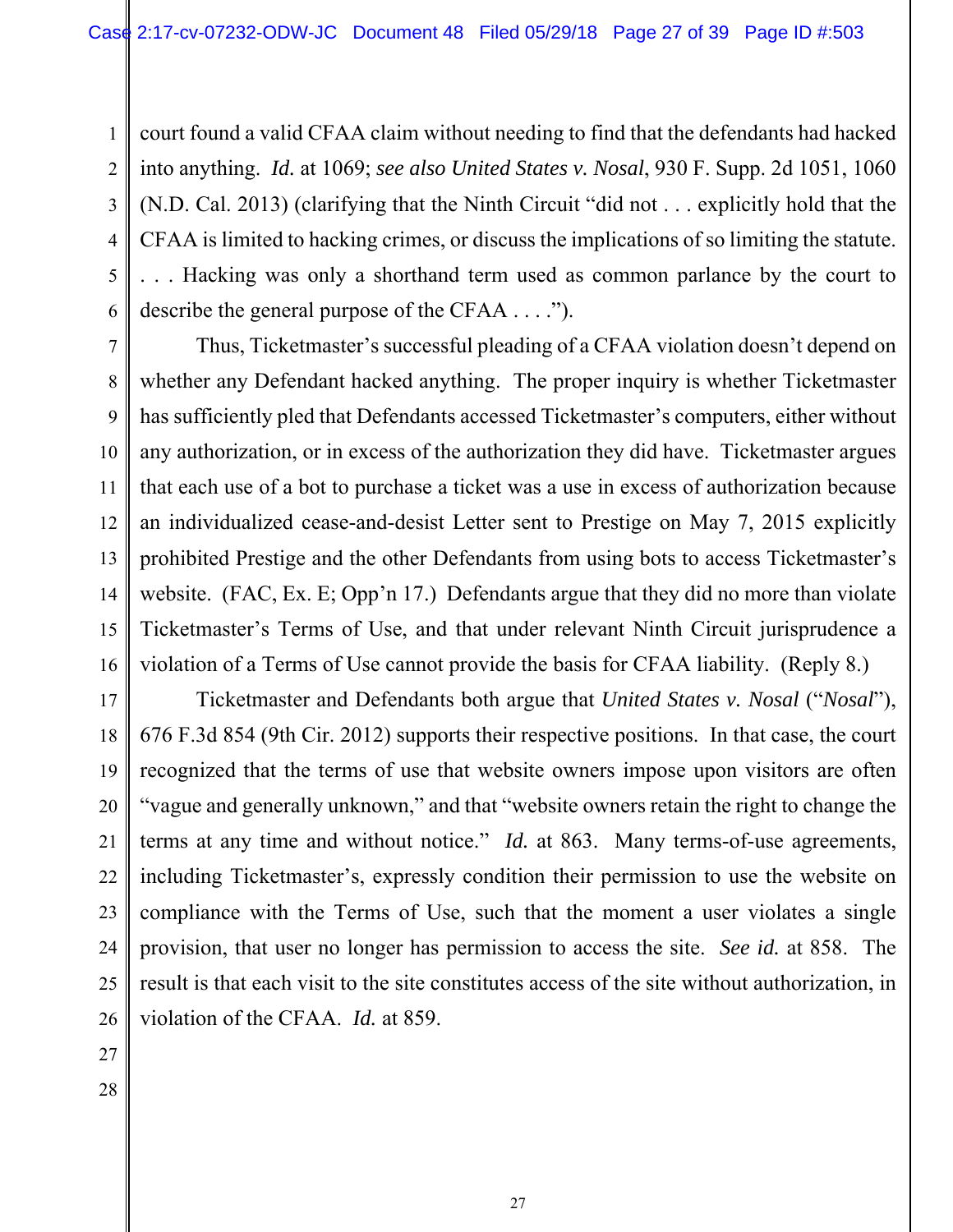4

5

6

7

8

9

10

1 2 3 Such reasoning, the court explained, creates federal crimes out of ordinary, runof-the-mill Terms of Use violations, an unacceptable result. *Id.* at 860. As the court further explained:

> [C]onsider the numerous dating websites whose terms of use prohibit inaccurate or misleading information. Or eBay and Craigslist, where it's a violation of the terms of use to post items in an inappropriate category. Under the government's proposed interpretation of the CFAA, . . . describing yourself as "tall, dark, and handsome," when you're actually short and homely, will earn you a handsome orange jumpsuit.

11 12 *Id.* at 861–62 (citations omitted). The court went on to hold that "exceeds authorized access' in the CFAA does not extend to violations of use restrictions." *Id.* at 864.

13 14 15 16 17 18 19 20 21 22 *Nosal* was about an employee who violated his employer's information use policies, not a web surfer who violated a website's terms of use. *Id.* at 856. Nevertheless, courts in the Ninth Circuit have applied the *Nosal* holding to ordinary computer users visiting websites or using software governed by terms-of-use agreements. These courts have held that violation of a website's (or software's) Terms of Use, without more, cannot constitute a violation of the CFAA. *See Synopsis, Inc. v. ATopTech, Inc.*, No. C 13–cv–02965 SC, 2013 WL 5770542, at \*9 (N.D. Cal Oct. 24, 2013) (dismissing a CFAA claim brought on the basis of a software license agreement violation); *Matot v. CH*, 975 F. Supp. 2d 1191, 1194 (D. Or. 2013) (dismissing a CFAA claim brought on the basis of a website's Terms of Use violation).

23 24 25 26 27 28 Defendants insist that Ticketmaster's CFAA claim is based "entirely" on a violation of its Terms of Use, and that the holding of *Nosal* therefore requires dismissal of Ticketmaster's CFAA claim. (Mot. 13.) However, this case is distinguishable from *Nosal* in two ways. First, here, Ticketmaster sent an individualized Letter to Defendants instructing them to cease their activities, whereas the defendant in *Nosal* received no individualized notice, and merely violated his employer's pre-existing confidentiality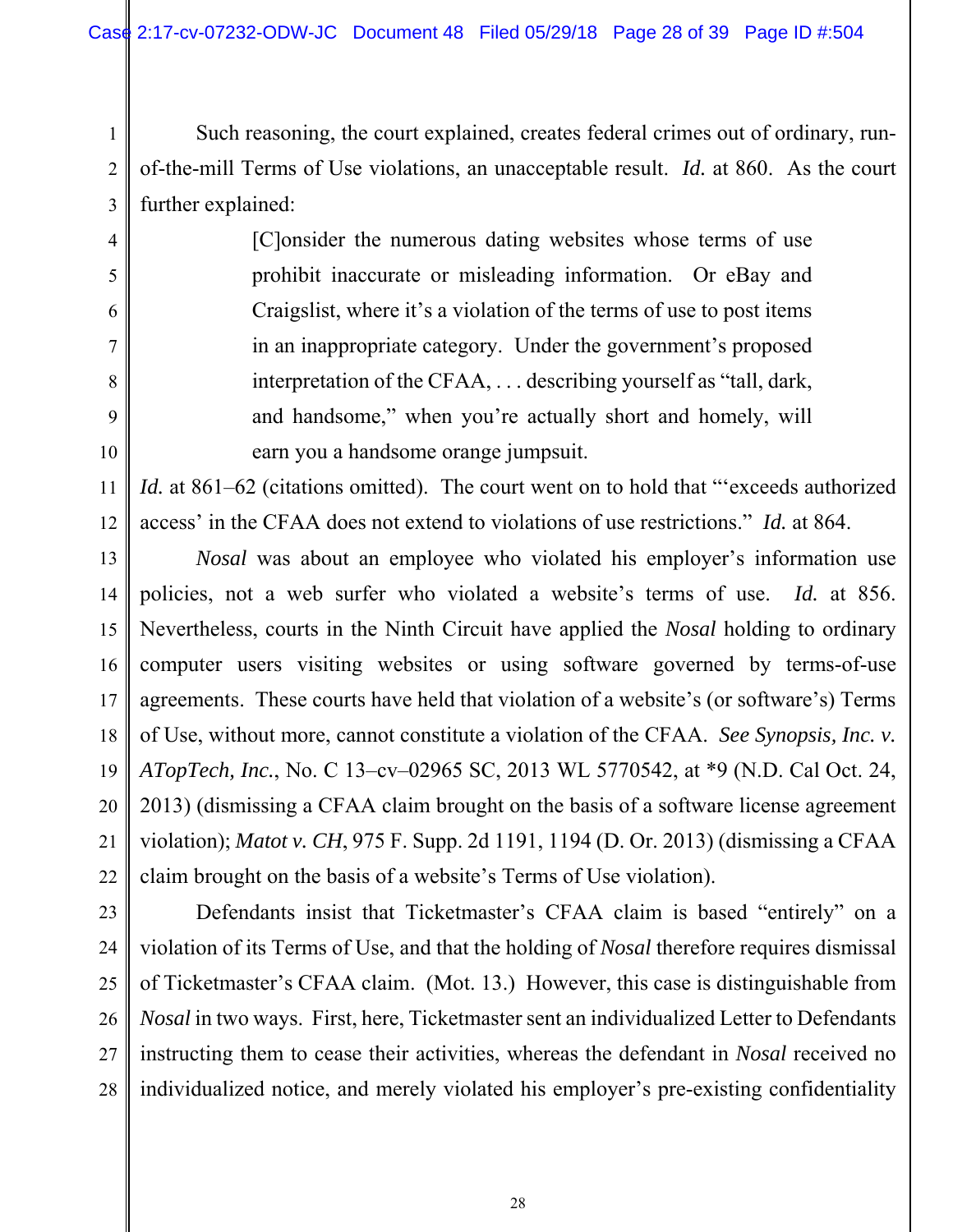1 2 3 4 5 6 7 8 9 10 11 12 policies. *Nosal*, 676 F.3d at 856. Second, the *Nosal* defendant was an ex-employee who convinced current employees to steal confidential company files. *Id.* at 856. When those current employees accessed their employer's database to download the files, they had authorization to do so as employees of the company. *Id.* The Ninth Circuit would not find that the defendant exceeded authorized access when the only agreement the current employees broke was their employer's confidentiality agreement. *Id.* at 863. Here, by contrast, Defendants have been told by Ticketmaster that the only kind of access that they, Defendants, are authorized to make is access that conforms to Ticketmaster's Terms of Use. (FAC, Ex. E at 71–72.) Ticketmaster's cease-and-desist Letter was of far greater practical and legal significance than a generally applicable "use restriction," *see Nosal*, 676 F.3d at 864. The Letter was, in effect, an individualized access policy that revoked authorization upon breach of the policy.

13 14 15 16 17 18 19 20 21 22 23 24 These distinctions render *Nosal*'s bright-line rule about use restrictions inapplicable to this case. Far more applicable is the reasoning and holding of the Ninth Circuit in *Facebook, Inc. v. Power Ventures, Inc.*, 844 F.3d 1058 (9th Cir. 2016). Both this case and *Facebook* involve a commercial defendant whose business model is built on unauthorized use of the plaintiff's website. The *Facebook* court found that after receipt of an individualized cease-and-desist letter, the defendant "knew that it no longer had authorization to access Facebook's computers, but continued to do so anyway." *Id.* at 1067. Unlike the *Nosal* opinion, the *Facebook* opinion contains no discussion of the risk of turning Terms of Use violators into copyright infringers, because after receipt of an individualized cease-and-desist letter, the defendant's use—as here—is no longer a mere Terms of Use violation and is instead a violation of a set of permissions and prohibitions directly and individually imposed upon the defendant.

25 26 27 Ticketmaster's Letter has the same effect as the letter in *Facebook*. Ticketmaster's Letter explicitly reminded Defendants that "use of the [Ticketmaster] website is conditioned on an agreement that the user will not . . . use any automated . . .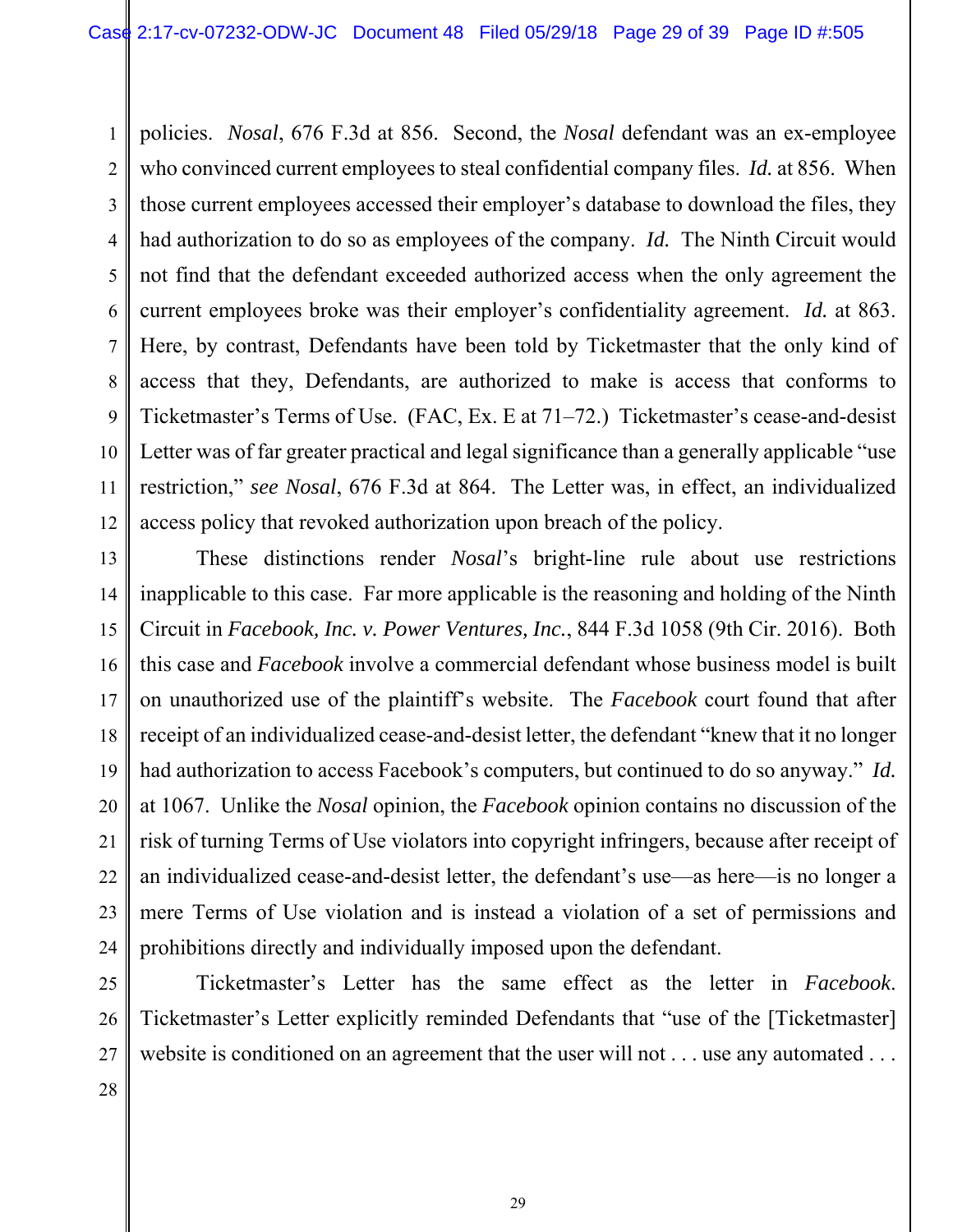computer system to . . . buy . . . tickets," and instructed Defendants to "cease and desist from any further violations of Ticketmaster's rights." (FAC, Ex. E at 71–72.)

2 3

1

4 5 6 7 8 9 10 11 12 13 14 15 To be clear, it is the violation of the terms of the *Letter*, not of Ticketmaster's Terms of Use, on which the Court bases its finding of a well-pled CFAA claim. The *Facebook* court required something "more" than mere violation of a website owner's terms of use to impose liability under the CFAA, and the Letter satisfies that requirement. *Facebook*, 844 F.3d at 1067. Ticketmaster's Letter accuses Defendants of particular unauthorized purchases of particular quantities of tickets on particular dates and times and contains a list of 47 fake email addresses that Defendants allegedly used to buy tickets. (FAC, Ex. E at 69–70.) The Letter, with its detailed factual allegations, is a "far cry from the permission skirmishes that ordinary Internet users face." *See Facebook*, 844 F.3d at 1069. Finding an individualized letter to be a basis for unauthorized use under the CFAA is fully consistent with the holding of the *Nosal* court, which was concerned specifically about violations arising from Terms of Use agreements imposed uniformly and adhesively upon a large number of end users.

16 17 18 19 20 21 22 23 24 25 26 27 Nor are Defendants "ordinary Internet users." *Facebook*, 844 F.3d at 1069. It is true that the Ninth Circuit will not use the CFAA to "transform[] otherwise innocuous behavior into federal crimes simply because a computer is involved," preferring to "prevent criminal liability for computer users who might be unaware that they were committing a crime." *Id.* But Defendants in this case are a sophisticated multi-entity business operation, not an employee on his way out the company, much less an overconfident eHarmony user or an innocuous eBay merchant struggling to determine the proper category in which to sell a trinket. *See Nosal*, 676 F.3d at 861–62. Defendants are anything but innocuous. They know that their entire business model is built on a scheme to evade Ticketmaster's policies for profit. (*See* ¶¶ 58, 122 (alleging 9,047 instances of fraud for each account Defendants created and 313,528 instances of fraud for each ticket order Defendants executed).)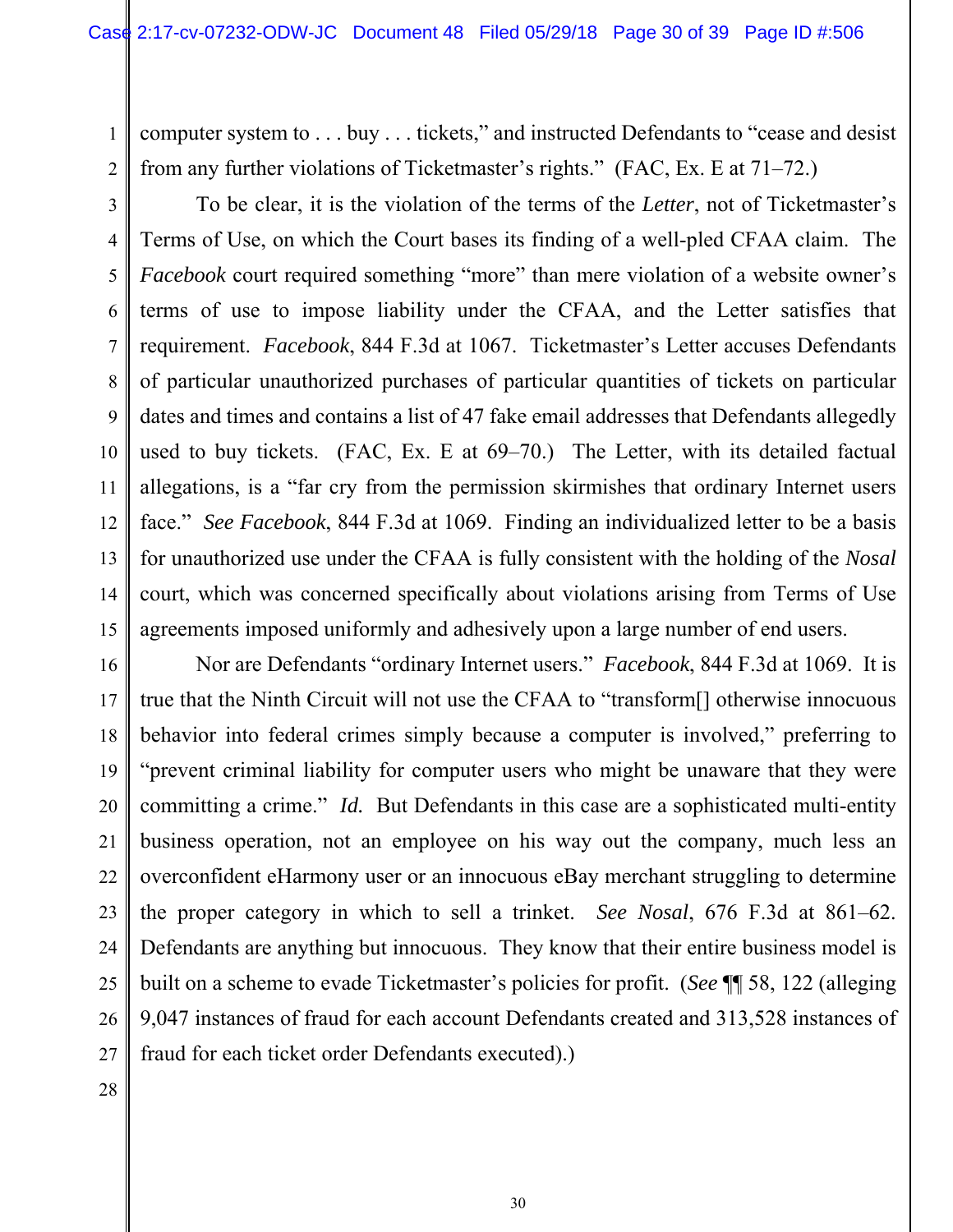1 2 3 4 5 6 7 8 9 10 11 12 13 14 15 16 17 Defendants attempt to distinguish this case from *Facebook* by pointing out that this Court previously found that Ticketmaster's Letter did not completely revoke access authority. (*See* Order 13 ("Ticketmaster's cease-and-desist letter appears to imply that Defendants could continue to use Ticketmaster's website so long as they abide by the TOU.")) In *Facebook*, by contrast, the cease-and-desist letter sent by Facebook to the defendants appears to have revoked *all* authorization for defendants to use Facebook's website. 844 F.3d at 1067. Defendants make a distinction without a difference, because the CFAA penalizes both access without authorization *and* situations where a defendant possesses some authorization, but acts excess of that authorization. 18 U.S.C. § 1030  $(a)(2)(c)$ ,  $(a)(4)$ . Therefore, the fact that the Letter may have allowed Defendants to continue using Ticketmaster's website in a limited way does not allow Defendants to escape CFAA liability. After receipt of the Letter, each time Defendants purchased tickets with a bot, they accessed the Ticketmaster website in a manner explicitly forbidden to them, thus exceeding their authorization to use the Ticketmaster website. Defendants exceeded authorized access to Ticketmaster's computers when they received Ticketmaster's letter and nevertheless continued to use bots to purchase Ticketmaster tickets.

18

### *2. Loss*

19 20 21 22 23 24 25 26 27 28 To sufficiently state its CFAA claim, Ticketmaster must plead facts that show that Defendants' conduct caused "loss to 1 or more persons during any 1-year period . . . aggregating at least \$5,000 in value." 18 U.S.C. §  $1030(c)(4)(A)(i)(I)$ . The CFAA defines "loss" as "any reasonable cost to any victim," and lists as examples "the cost of responding to an offense, conducting a damage assessment, and restoring the data, program, system, or information to its condition prior to the offense, and any revenue lost, cost incurred, or other consequential damages incurred because of interruption of service." 18 U.S.C.  $\frac{1030(e)}{11}$ . Defendants insist that the CFAA requires Ticketmaster to plead facts that show "interruption of service or impairment of data" and losses that flow directly therefrom. (Reply 11.) The Court disagrees with this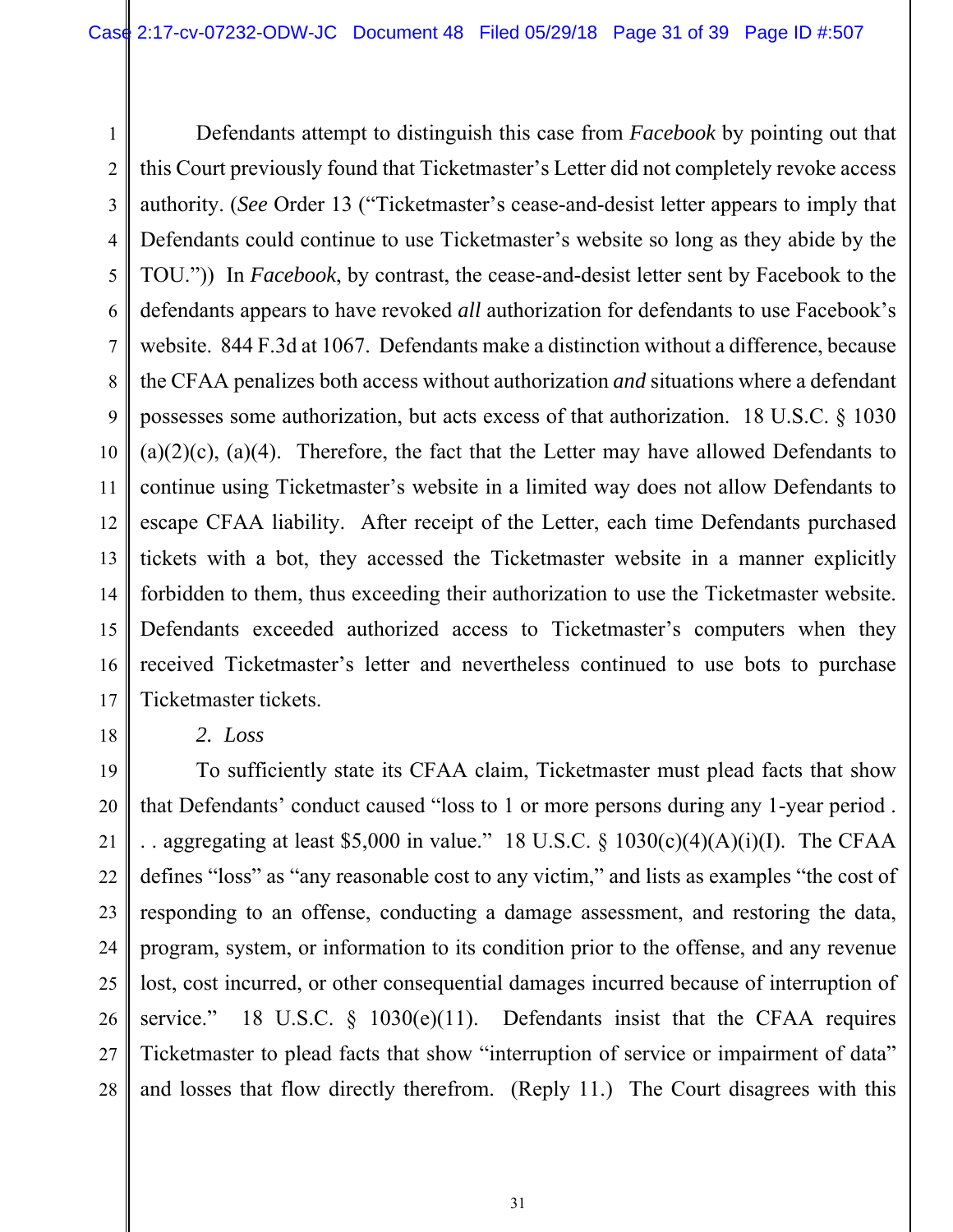1 2 3 4 5 6 7 reading of the statute's definition of "loss" for two reasons. First, the placement of the commas in the definition of "loss" indicates that "the cost of responding to an offense" does not have to be caused by "interruption of service." *See* 18 U.S.C. 1030(e)(11). These two clauses are separated by seven commas, and a strained reading is required to conclude that the last clause controls the first. The cost of "responding to an offense," on its own, qualifies as loss under the CFAA, without any need to connect it to an interruption of service.

8 9 10 11 12 13 14 15 16 17 18 The Court is mindful of a split among the circuits over what constitutes "loss" under the CFAA. Namely, some district courts have held that "loss" under the CFAA must "relate to the investigation or repair of a computer system following a violation that caused impairment or unavailability of data." *Cassetica Software, Inc. v. Computer Scis. Corp.*, No. 09 C 0003, 2009 WL 1703015, at \*4 (N.D. Ill. June 18, 2009); *see also Civic Ctr. Motors, Ltd. v. Mason St. Imp. Cars, Ltd.*, 387 F. Supp. 2d 378, 381 (S.D.N.Y. 2005) (synthesizing cases and determining that "'losses' under the CFAA are compensable only when they result from damage to, or the inoperability of, the accessed computer system"). This narrow definition of loss under the CFAA permits recovery of costs related to damage assessment or recovery only "when the costs are related to an interruption of service." *Cassetica Software*, 2009 WL 1703015, at\*4.

19 20 21 22 23 24 25 26 27 28 Courts in the Ninth Circuit, on the other hand, do not read "loss" so narrowly. The defendant in *SuccessFactors v. Softscape, Inc.*, 544 F. Supp. 2d 975 (N.D. Cal. 2008) was a departing employee who stole proprietary company information from a company computer and used the information to attempt to tarnish the reputation of his former employer. *Id.* at 977–78. The *SuccessFactors* court examined some of the cases that applied the narrower definition of "loss," but found them inapposite, because in cases like the one before it, "where the offense involves unauthorized access and the use of protected information, the reasonable "cost of responding to [the] offense," 18 U.S.C. § 1030 $[(e)(11)]$ , will be different from such cost in a case where the primary concern is the damage to the plaintiff's computer system itself." *Id.* at 981. The court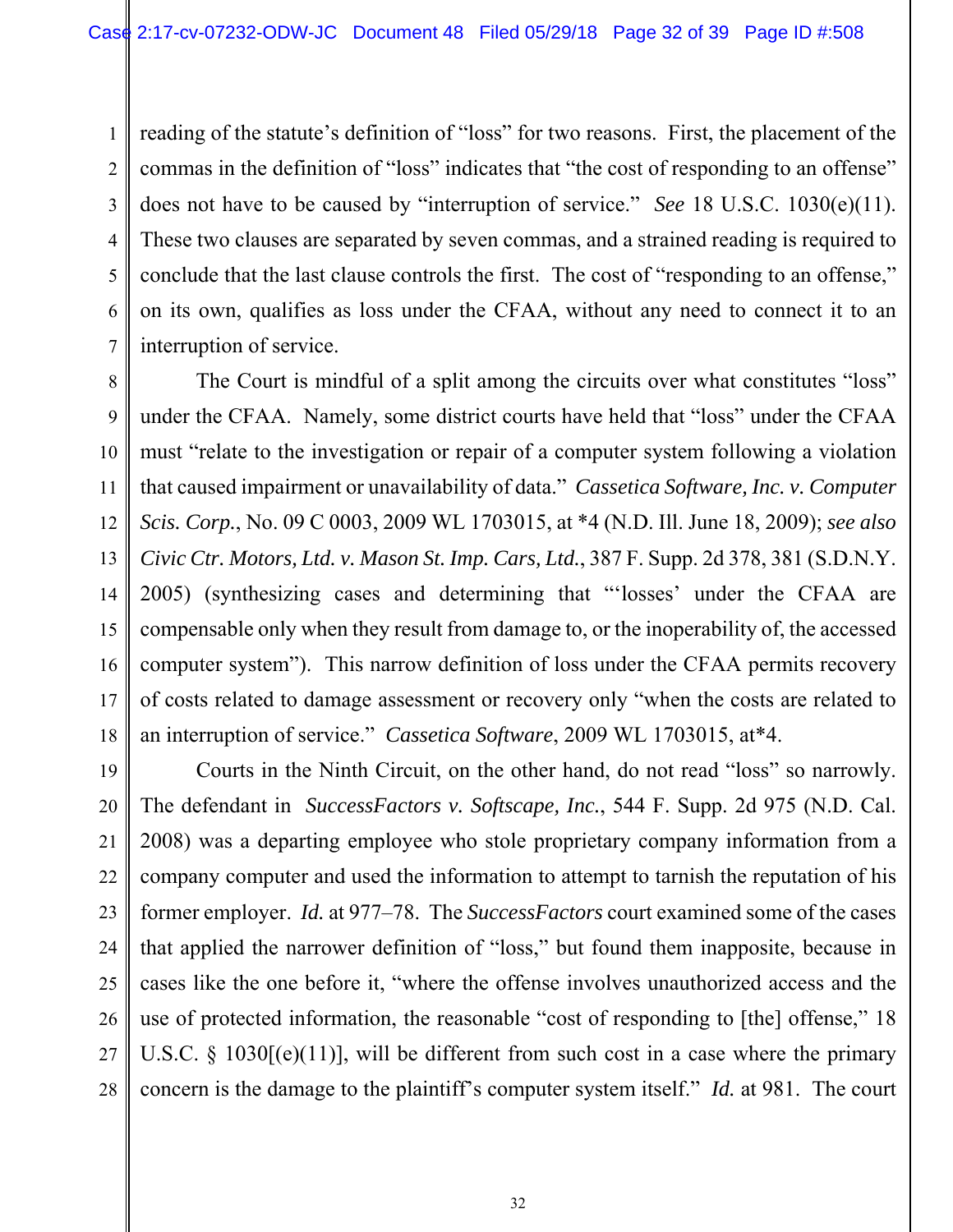1 2 3 4 further reasoned that "where the offender has . . . accessed protected information, discovering who has that information and what information he or she has is essential to remedying the harm," and concluded that the plaintiff was likely to prevail on its CFAA claim. *Id.* 

5 6 7 8 9 10 11 12 13 14 The *Facebook* court disposed of the issue in two sentences, finding "loss" under the CFAA in light of the fact that the plaintiff's "employees spent many hours, totaling more than \$5,000 in costs, analyzing, investigating, and responding" to the defendant's actions. *Facebook*, 844 F.3d at 1066.The *Facebook* court did not require the plaintiff's losses to flow either from "impairment of service" or from actual loss or unavailability of data. 18 U.S.C. § 1030(e)(11). To the *Facebook* court, costs spent analyzing, investigating, and responding to a defendant's unauthorized access, even when that access led to no actual loss or unavailability of data, qualify as "the cost of responding to an offense" and therefore provide the basis for a civil action under the CFAA. 844 F.3d at 1066.

15 16 17 18 19 20 A careful reading of the statute supports the reasoning of the *SuccessFactors* and *Facebook* courts. Under the CFAA, loss is "any reasonable cost to any victim." 18 U.S.C.  $\S$  1030(e)(1). This definition is followed by a list of costs that qualify as loss, but the word "including" indicates that this list is not exhaustive. *Id.* The nine types of loss in the statutory definition are provided merely as examples, not as limitations on what qualifies as "loss" under the CFAA.

21 22 23 24 25 26 27 28 Ticketmaster's allegations are sufficient in the Ninth Circuit to show "loss" under the CFAA. Under federal notice pleading standards, it is enough if Ticketmaster's allegations allow the Court to plausibly infer that Ticketmaster's "loss" exceeds \$5,000. *See Ashcroft v. Iqbal*, 556 U.S. 662, 678 (2009). Ticketmaster need not, as Defendants contend, allege with detail "which Defendant allegedly did what and when and how and what it was that [Ticketmaster] allegedly did in response that caused it to incur any loss." (Mot. 18.) Ticketmaster has alleged a panoply of costs necessitated by Defendants' unauthorized access, including the costs of identifying Defendants (FAC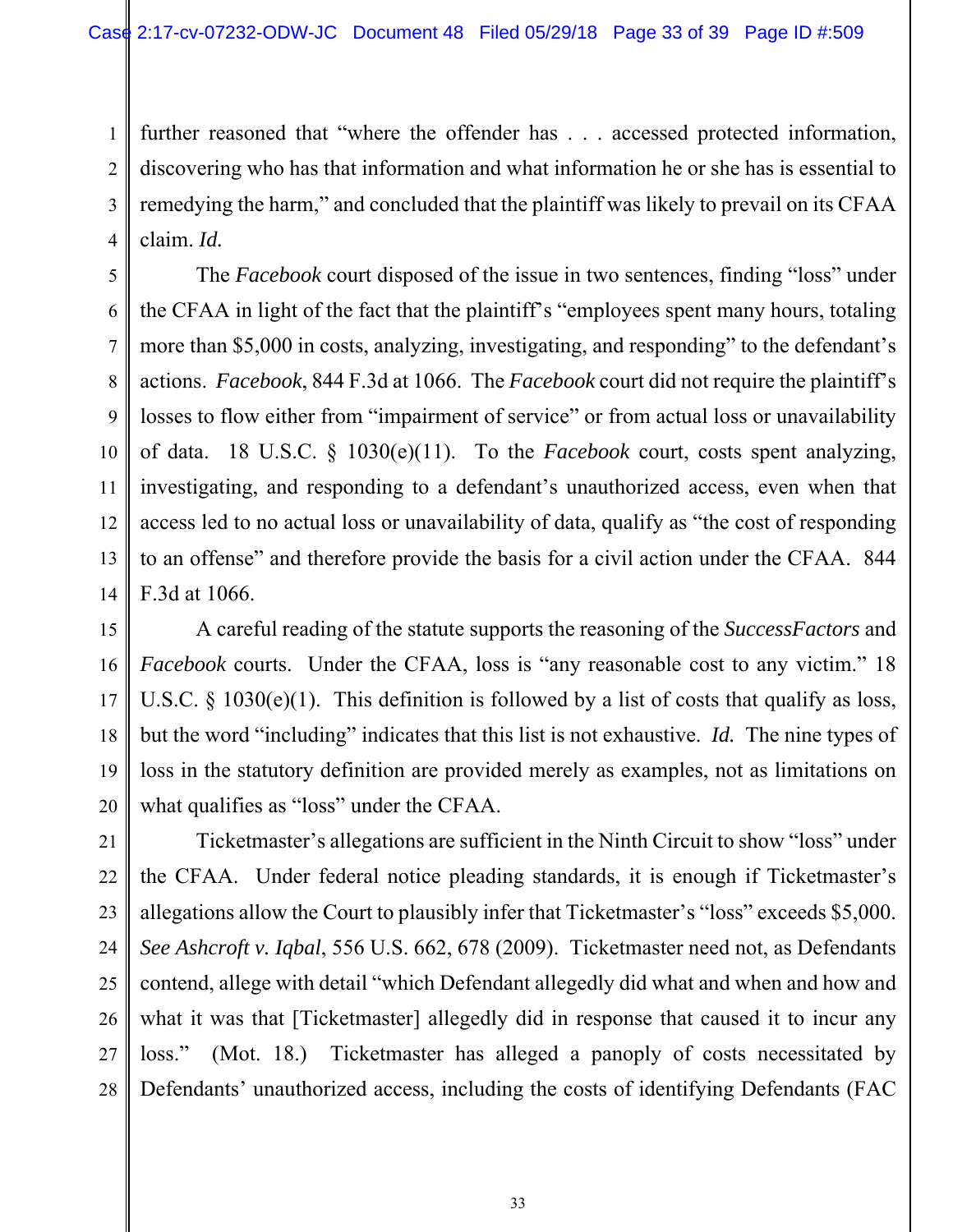1 ¶ 58), expanding security to identify and block bots (FAC ¶¶ 54–55, 60), and hiring third-party consultants to implement additional bot mitigation measures (FAC ¶ 54).

2 3

4 5 6 7 8 9 10 11 12 13 14 15 16 17 18 19 20 21 22 23 24 25 26 27 Defendants maintain that *Custom Packaging Supply, Inc. v. Phillips*, No. 2:15 cv-04584-ODW-AGR, 2016 WL 1532220, at \*1 (C.D. Cal. Apr. 15, 2016) requires the opposite result. (Mot. 18.) The *Phillips* defendants were employees who stole their employer's proprietary company information in order "to compile an illegal library that they then passed on" to a competitor. 2016 WL 1532220, at \*1. The plaintiff claimed that its "loss" arose from the fact that its employees had to spend several days taking action in wake of the theft of information. *Id.* at \*5. However, in that case, the defendant's violation was a one-time act, and the money spent by the plaintiff in response was spent to diminish any consequential damages that might arise as a result of a single violation by a known violator. *Id.* Ticketmaster's money, by contrast, was spent identifying Defendants and trying to put a stop to their fraudulent enterprise. These are direct losses flowing from an unknown defendant's continued breach, as opposed to consequential losses flowing from a known defendant's one-time breach, as were present in *Phillips*. *Accord Doyle v. Taylor*, No. CV-09-158-RHW, 2010 WL 2163521, at \*1 (E.D. Wash. May 24, 2010), *aff'd sub nom. Doyle v. Chase*, 434 F. App'x 656 (9th Cir. 2011) (observing that "loss" under the CFAA must flow from "something more: the costs associated with assessing a hacked system for damage, upgrading a system's defenses to prevent future unauthorized access, or the lost revenue caused by the misappropriation of trade secrets."). The loss alleged by the *Custom Packaging Supply* plaintiff was of a different species than the loss alleged here by Ticketmaster. The direct costs Ticketmaster incurred putting a stop to an ongoing offense qualify as "loss" under the CFAA. Moreover, Ticketmaster alleges that these direct costs far exceeded \$5,000, as required by the CFAA, and provides sufficient support for that allegation with facts about the heightened security measures it put in place. 18 U.S.C.  $\S$  1030(c)(4)(A)(i)(I).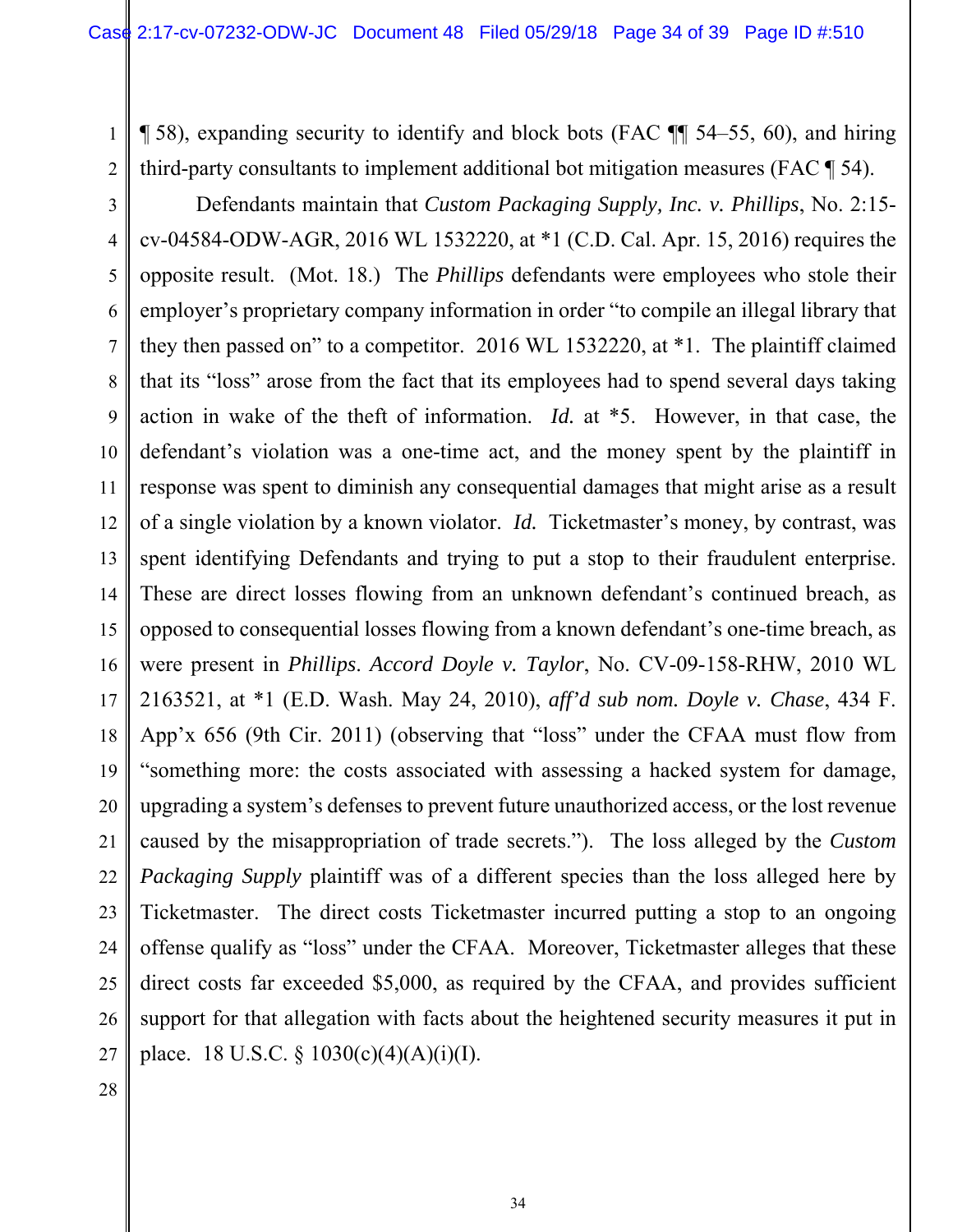## *3. Obtaining Information and Obtaining Anything of Value*

2 3 4 5 6 7 9 Ticketmaster's claim for relief under 18 U.S.C. § 1030(a)(2)(c) is complete if it can show that Defendants "obtained information" by accessing Ticketmaster's computers without authorization. By using their bots, Defendants obtained tickets to events. (FAC ¶ 5.) These tickets are "information" in two senses: (1) the tickets contain information on the face of the ticket that grants the bearer entrance to a particular event; and (2) the tickets themselves are transmitted through the internet in the form of computer code, which is itself information. Thus, Ticketmaster has stated a claim for relief under 18 U.S.C. § 1030(a)(2)(C).

10 11 12 13 14 15 16 17 18 19 20 21 Alternatively, Ticketmaster can show that Defendants obtained "something of value" to complete their claim for relief under 18 U.S.C.  $\S$  1030(a)(4). The tickets Defendants purchased undeniably have value, or else Defendants would not be running an ever-increasingly sophisticated business operation to obtain them. (FAC ¶¶ 6, 55.) Subsection (a)(4) also requires a showing of intent to defraud, and Defendants argue that Ticketmaster has not shown this intent under the heightened pleading standards of Federal Rule of Civil Procedure 9(b). (Mot. 15 n.6.) This Court, in its prior Order, explained that each of the 9,047 accounts created by Defendants, along with each of Defendant's 313,528 ticket purchases, was a particular instance of alleged fraud that satisfied the pleading requirements of Rule 9(b). (Order 17–18.) Ticketmaster's allegations of fraud were sufficient to survive Defendants' first motion to dismiss, and they are sufficient to survive this Motion as well.

22 23 For these reasons, the court **DENIES** Defendants' motion to dismiss Ticketmaster's Eleventh Claim for Relief.

**E. CDAFA** 

24

1

8

25 26 27 28 Defendants move to dismiss Ticketmaster's Twelfth Claim for Relief for violations of the California Computer Data Access and Fraud Act. (Mot. 1.) The Court previously dismissed Ticketmaster's CDAFA claim as pled in the original Complaint. (Order 14.) The Court finds it appropriate to consider Ticketmaster's CDAFA claim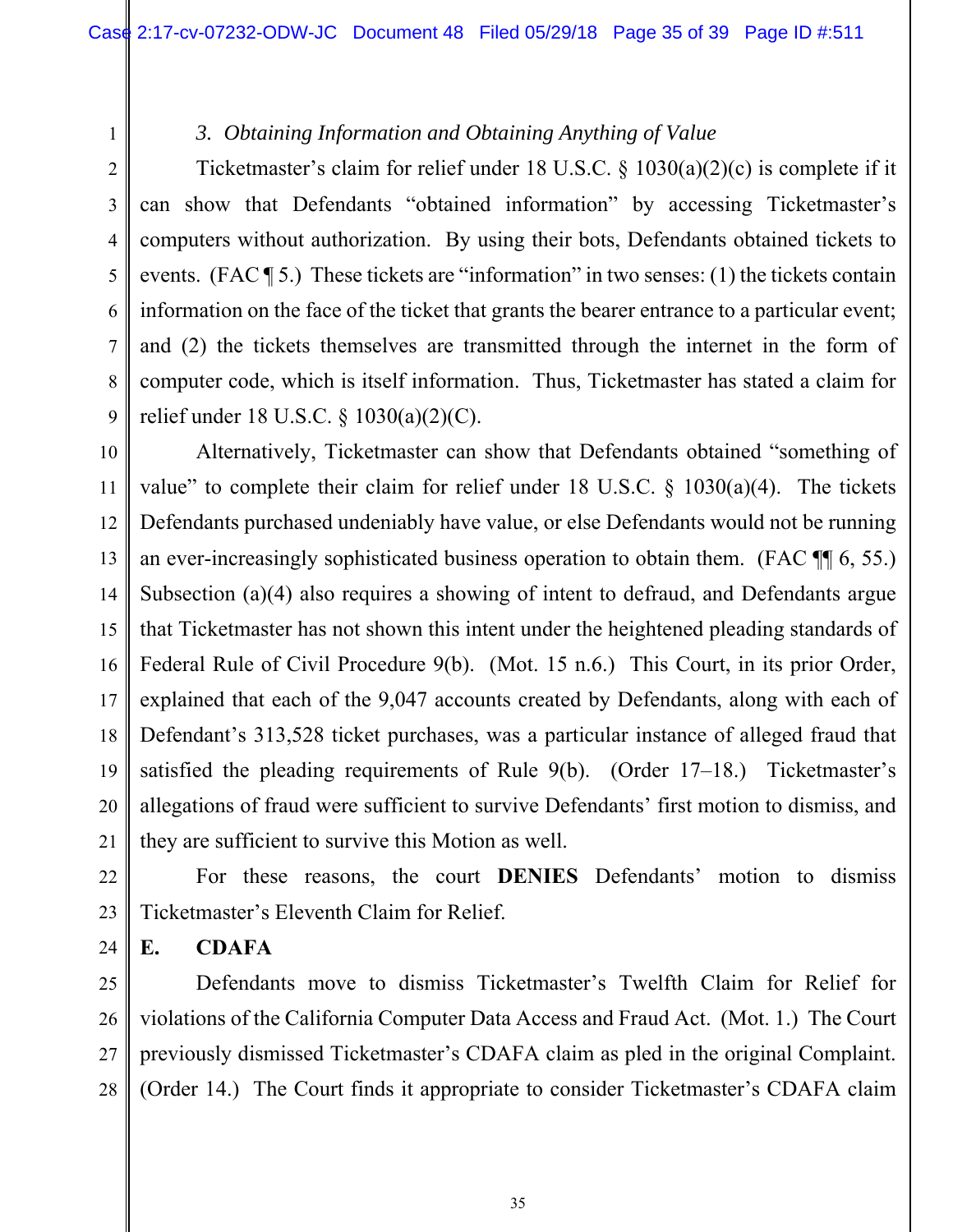anew, in light of Ticketmaster's new allegations regarding the Bot Developers' downloading and storing of Ticketmaster's pages and code.

3

1

2

4

5

6

7

8

The CDAFA is California's state-law analogue to the CFAA. The statute provides thirteen categories of activity that constitute an offense. Cal. Penal Code  $§ 502(c)(1)–(13)$ . Ticketmaster alleges that the Defendants have collectively committed acts that constitute violations under seven different subsections of the CDAFA. (FAC ¶¶ 167–173.) The Court finds that Ticketmaster has stated a claim with respect to three of these subsections.

9 10 11 12 13 14 15 16 17 18 19 20 21 22 23 First, Ticketmaster has not stated a claim with respect to subsections (c)(1) and (c)(4), because those subsections both require that the Defendants have altered, damaged, deleted, or destroyed the data in some way.<sup>5</sup> *Id.* § 502(c)(1), (4). Although Ticketmaster does allege that the Defendants' activities resulted in alteration, deletion, and destruction of data on the system, the allegation merely tracks the language of the statute itself, without providing facts to substantiate the claimed legal conclusions. (FAC ¶ 77.) Defendants' bots place a heavy load on Ticketmaster's system, and they cause Ticketmaster's system to relinquish tickets to Defendants against Ticketmaster's wishes, but Defendants' bots do not actually alter, damage, delete, or destroy data on Ticketmaster's systems. Precisely the opposite is true: the fact that Ticketmaster's systems continued to deliver tickets to Defendants' bots shows that Ticketmaster's systems continued to function as intended, without damage or alteration, while the bots operated. It is for this same reason that Ticketmaster has also failed to state a claim with respect to subsection  $(c)(5)$  of the CDAFA, which requires a showing of "disruption" or "denial" of computer services. Cal. Penal Code  $\S 502(c)(5)$ .

24

 $\overline{a}$ 

<sup>25</sup> 26 27 <sup>5</sup> The Court will not read the phrase "or otherwise uses" in section  $502(c)(1)$  as prohibiting anything other than use that is similar to alteration, damage, deletion, or destruction. Under the doctrine of eiusdem generis, when a list of two or more specific terms is followed by a more general term, the otherwise wide meaning of the general term must be restricted to the same class of the specific terms that precede it. *See Circuit City Stores, Inc. v. Adams*, 532 U.S. 105, 114–15 (2001). The Court

<sup>28</sup> narrowly construes "otherwise uses" in section  $502(c)(1)$  to refer to uses that involve data alteration, damage, deletion, and destruction.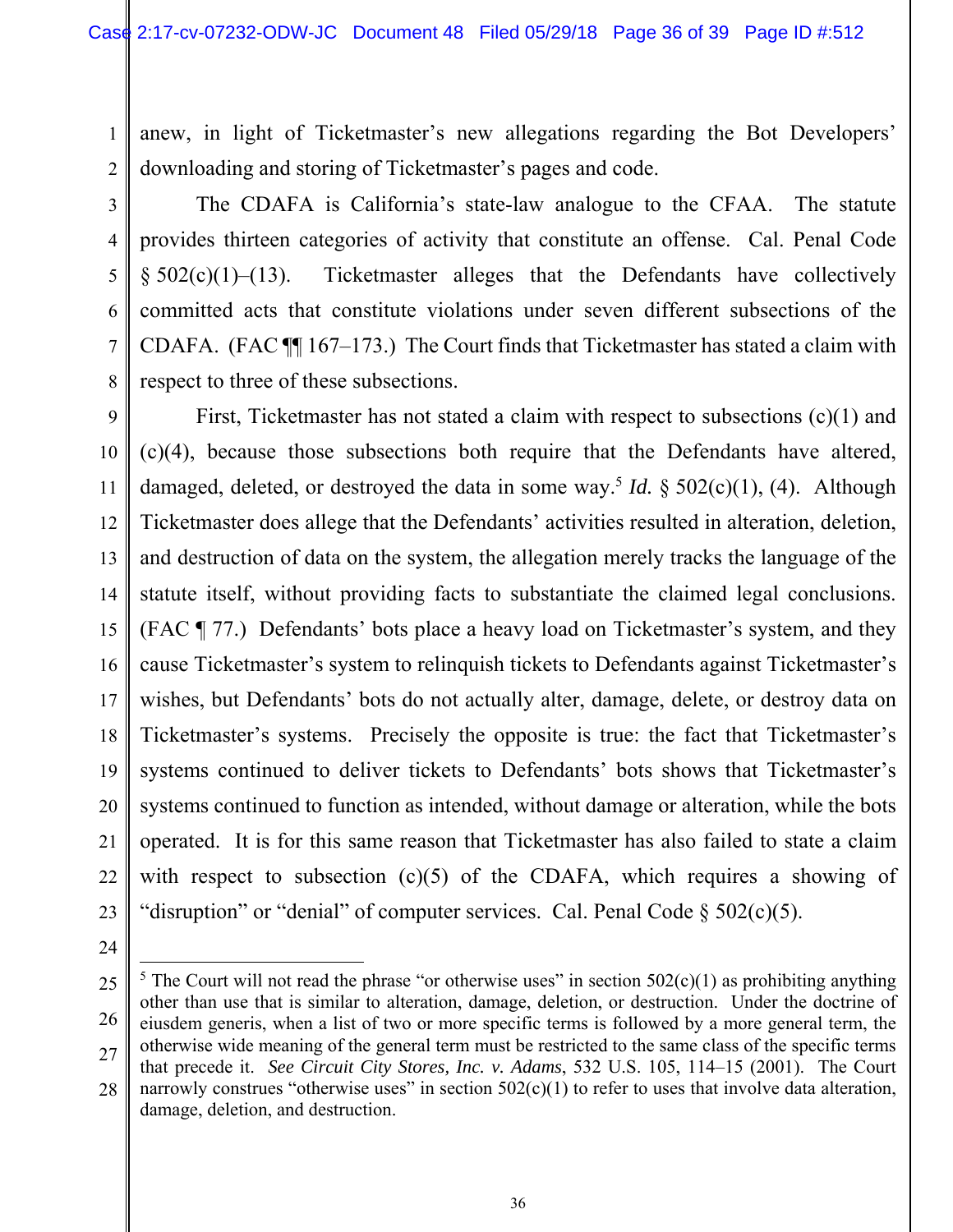1 2 3 4 5 6 7 8 9 10 11 Nor has Ticketmaster stated a claim with respect to subsection (c)(3) of the CDAFA. Under this section, knowingly using or causing the use of computer services without permission constitutes a violation. *Id.* § 502(c)(3). Under the CDAFA, "'[c]omputer services' includes, but is not limited to, computer time, data processing or storage functions, or other uses of a computer . . . ." *Id.* § 502(b)(4). The services Ticketmaster's computers provide all relate to the sale of tickets. The sale of tickets is insufficiently similar to "computer time, data processing, or storage functions" to justify construing the "other uses" provision of the statutory definition of "computer services" to include ticket sale services. *Id.* Because Ticketmaster has not pled facts showing that it offers computer services, section 502(b)(4) does not provide Ticketmaster a basis for a CDAFA claim.

12 13 14 15 16 Ticketmaster's allegations with respect to subsections  $(c)(2)$ ,  $(c)(6)$ , and  $(c)(7)$  of the CDAFA, on the other hand, are sufficient. The above-mentioned *Facebook, Inc. v. Power Ventures, Inc.*, 844 F.3d 1058, (9th Cir. 2016) controls the Court's holding with respect to subsection  $(c)(2)$ . After sustaining the District Court's finding that the *Facebook* plaintiff stated a claim for a CFAA violation, the Ninth Circuit observed:

17

18

19

20

21

22

23

24

25

26

[D]espite differences in wording, the analysis under both [the CFAA and the CDAFA] is similar in the present case. Because [defendant] Power had implied authorization to access [plaintiff] Facebook's computers, it did not, at first, violate the statute. But when Facebook sent the cease and desist letter, Power, as it conceded, knew that it no longer had permission to access Facebook's computers at all. Power, therefore, knowingly accessed and without permission took, copied, and made use of Facebook's data. Accordingly, we affirm in part the district court's holding that Power violated section 502.

27 28 *Facebook, Inc. v. Power Ventures, Inc.*, 844 F.3d 1058, 1069 (9th Cir. 2016), *cert. denied,* 138 S. Ct. 313 (2017).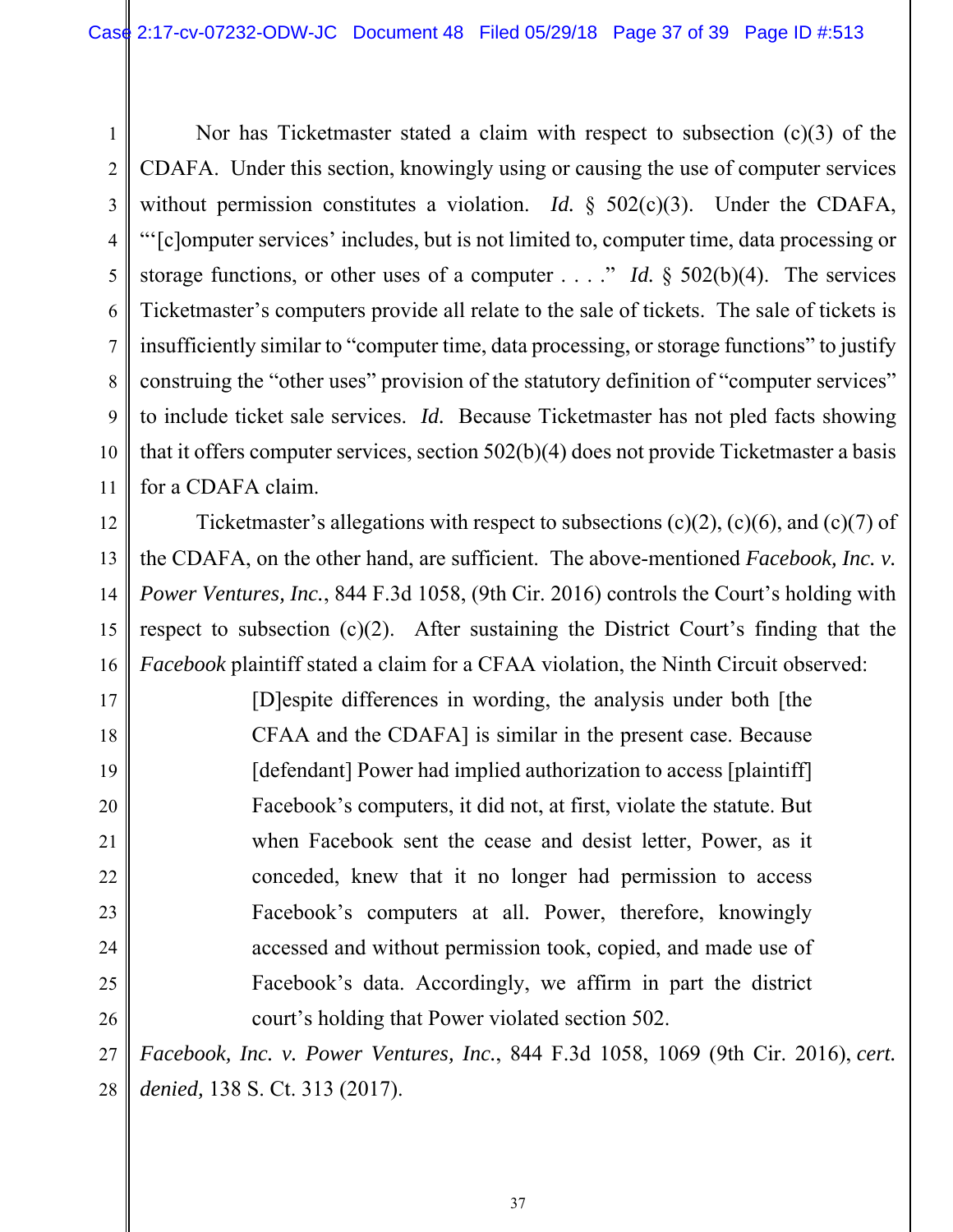1 2 3 4 5 6 7 8 9 In accordance with the reasoning of the Ninth Circuit, Ticketmaster has stated a claim with respect to section  $502(c)(2)$ , which penalizes one who "[k]nowingly accesses and without permission takes, copies, or makes use of any data from a computer . . . ." Cal. Penal Code  $\S$  502(c)(2). Ticketmaster's Letter informed Defendants that they no longer had permission to use bots to purchase tickets from Ticketmaster. The fact that the Letter allowed Defendants to continue to make normal human use of the Ticketmaster website and app is of no consequence, because Defendants' subsequent ticket purchases constituted taking, copying, or making use of data, all done without Ticketmaster's permission by virtue of the fact that the purchases were powered by bots.

10 11 12 13 14 15 16 Next, subsection (c)(7) of the CDAFA prohibits knowing, unauthorized access of a computer. *Id.* § 502(c)(7). Ticketmaster's Letter revoked Defendants' authorization to use bots to access the Ticketmaster website in the same way that it revoked Defendants' authorization to use bots to take and make use of Ticketmaster tickets. For those reasons, supported by the Court's prior reasoning with respect to "exceeding authorized access" under the CFAA, Ticketmaster has stated a claim with respect to subsection (c)(7). *See supra*, Section IV.D.1.

17 18 19 20 21 Finally, subsection (c)(6) prohibits knowingly providing a means of accessing a computer system in violation of the CDAFA. *Id.* § 502(c)(6). The Bot Developers provided Defendants with bots, which Defendants used to commit violations of at least three other subsections of the CDAFA. Ticketmaster has therefore pled allegations sufficient to show the Bot Developers' violation of subsection (c)(6).

22 23 For these reasons, the Court **DENIES** Defendants' motion to dismiss Ticketmaster's Twelfth Claim for Relief.

24 **F. Remaining Claims** 

25 26 27 28 Ticketmaster has stated claims for relief for violations of three different federal laws: copyright infringement, 17 U.S.C. § 101 *et seq.*, violation of the Digital Millennium Copyright Act, 17 U.S.C. § 1201 *et seq.* and violation of the Computer Fraud and Abuse Act, 18 U.S.C. § 1030. Because the Court has original jurisdiction